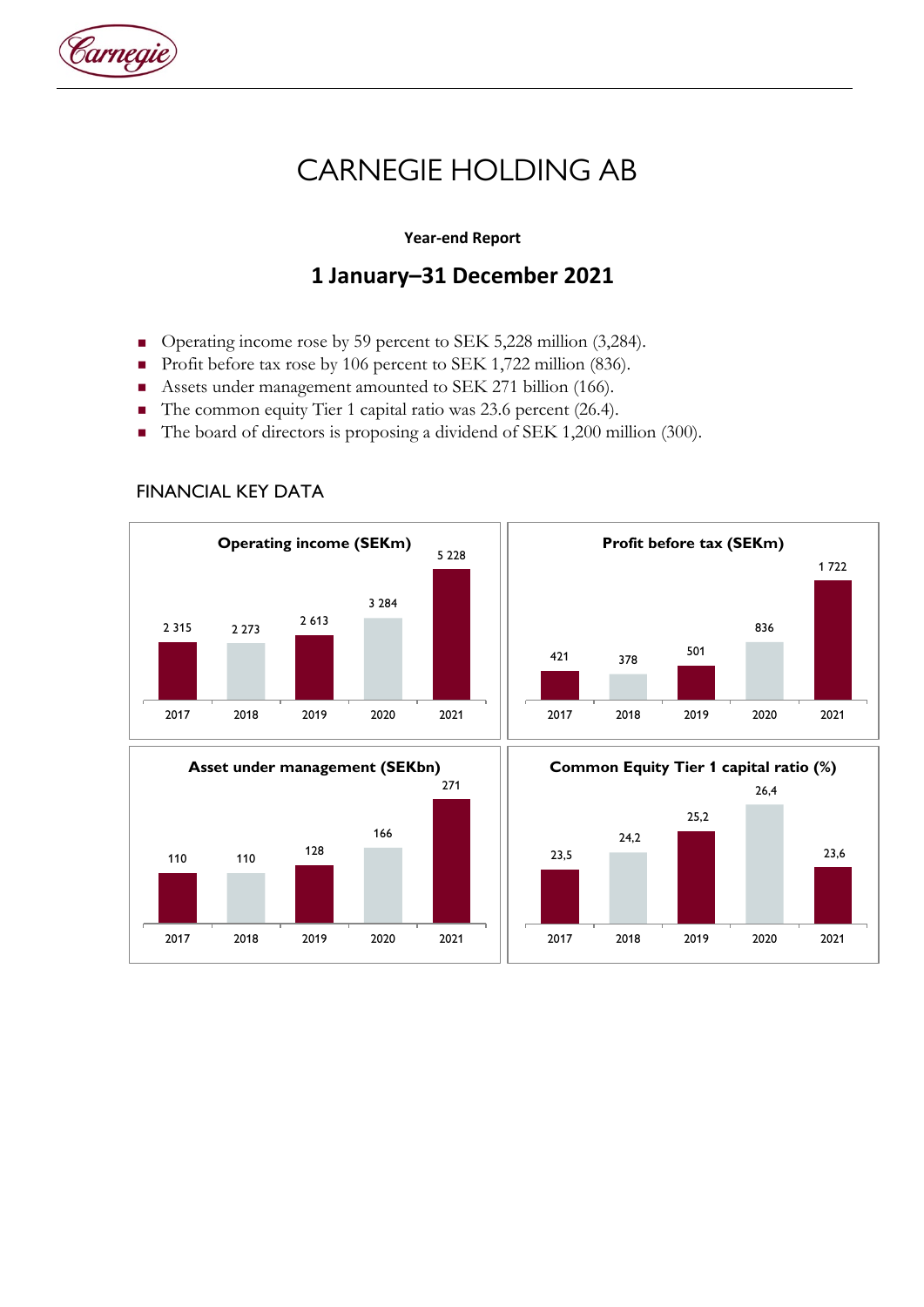## THE YEAR IN BRIEF

The report refers to the Carnegie Group ("Carnegie") and its parent company, Carnegie Holding AB.

- Carnegie's leading market position combined with high market activity generated income growth of 59 percent.
	- o Income within Investment Banking & Securities grew by 61 percent compared to the same period in 2020.
	- o Income growth for Private Banking was 53 percent for the full year.
- Carnegie acted as the adviser in 111 ECM transactions in the Nordics, more than any other provider, including a record 51 IPOs.
- **Carnegie continues to receive top marks from clients in all business areas in independent** client surveys including Kantar Sifo Prospera, Financial Hearings and World Finance.
- Carnegie has bolstered its score in the annual employee survey: 96 percent  $(+1)$  say that they are engaged in their work and 94 percent (+1) say that they would recommend Carnegie as an employer.
- Operating expenses rose by 43 percent due to high business flow, new recruitments and IT investments.
- The board of directors is proposing a dividend of SEK 1,200 million (300), corresponding to 89 percent of profit for the year. The Group's financial position remains strong, with a capital adequacy ratio of 23.6 percent (24.6). The common equity Tier 1 capital ratio and the liquidity coverage ratio both exceed legal requirements by a healthy margin.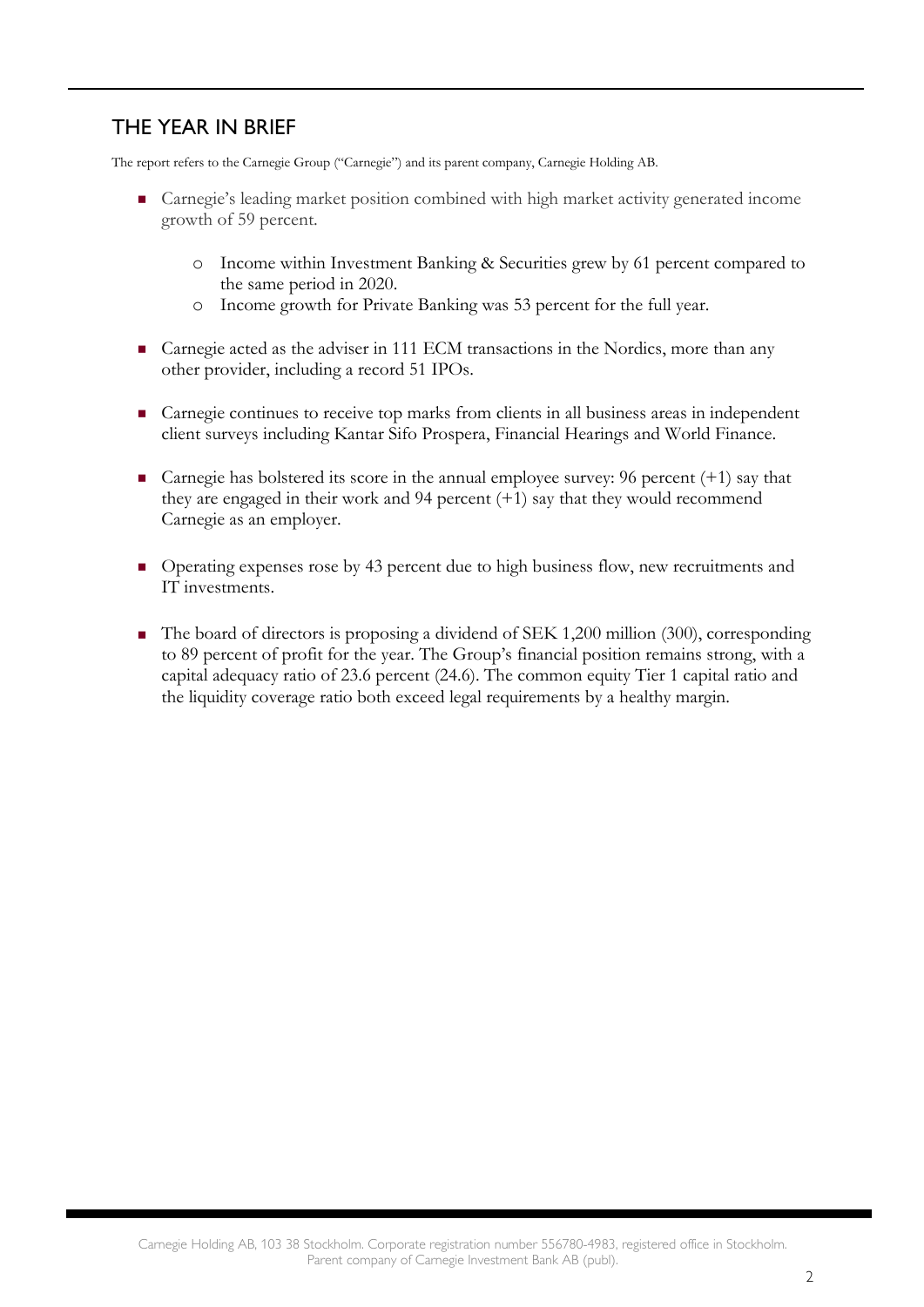## CEO'S COMMENTS

### **Income growth spurred by high market activity**

While 2021 was yet another year defined by the pandemic, the mass vaccination programme begun early in the year led to simmering optimism. Strong stock market performance persisted, resulting in higher trading volume. There was also keen interest in taking companies to the market and investing in new companies, both listed and unlisted. Close cooperation among all Carnegie business units ensured that we could offer our private clients unique investment opportunities in high-growth unlisted companies, a contributing factor in the strong growth in our private client segment.

Carnegie participated in a total of 111 transactions, whereof 51 IPOs. That contributed to the number of companies covered by Carnegie's research department rose to 400; Carnegie now has the widest independent research coverage in the Nordics. The strong ecosystem that Carnegie has built through its focused and goal-oriented approach over the years has proven to be a successful strategy. Clients benefit from close cooperation among the business areas and Carnegie advisory is consequently highly sought after in the market. Client trust in Carnegie as an adviser remains strong and all business areas persistently top the rankings in independent client surveys.

Although high market activity required periods of intense work by the staff, Carnegie was able to allocate time for rest and recovery. It is also gratifying that Carnegie once again improved its employee survey score: 96 percent (+1 percent) of employees say they are engaged in their work. That our employees are happy and engaged in their work is essential to our continued success and, not least importantly, to ensuring that they are joined by other outstanding talents who choose Carnegie as an employer.

Carnegie has been working with an IT transformation in recent years aimed at modernising our infrastructure. A major system switch was carried out in October, which impacted certain app features and we have focused on dealing with this issue since then. The modern IT architecture we have now acquired gives us strong potential to further develop functionality and the offering and continue streamlining the business.

Carnegie partnered with Svenska Dagbladet Näringsliv for the eighth straight year to crown the Entrepreneur of Tomorrow. There was keen interest from the public and voting broke all previous records. The winner was Irriot, a company that develops smart irrigation systems.

In everything we do, our focus is always on clients of Carnegie. Client trust combined with employee engagement are critical to Carnegie's strong profit trend. Profit this year exceeded performance in 2020, itself a record year. Regardless of what happens in the financial markets in the future, Carnegie's mix of client focus and employee engagement is unshakable.

Björn Jansson

President and CEO, Carnegie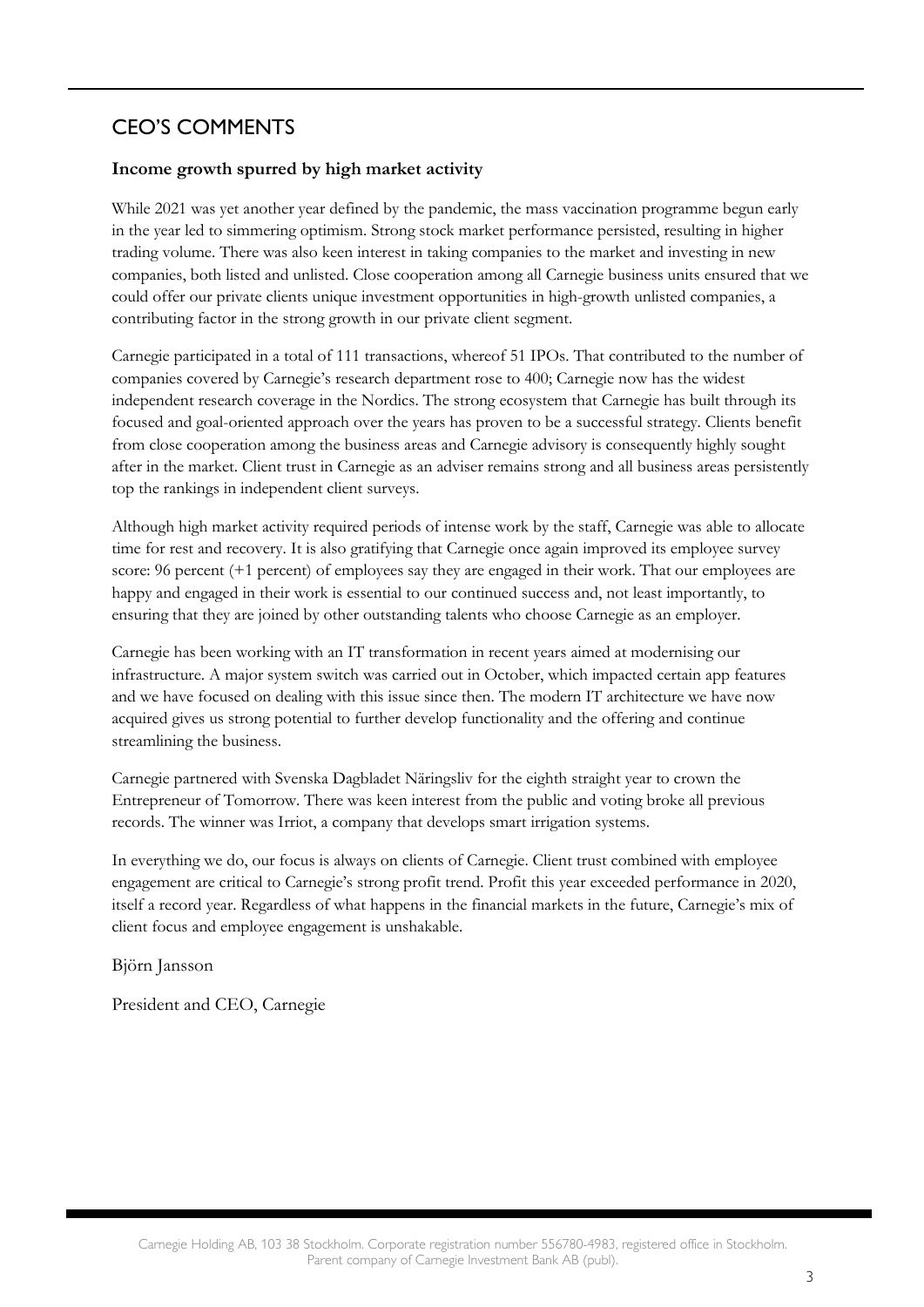## SIGNIFICANT EVENTS IN 2021

### **Carnegie Sustainability Award**

The Carnegie Sustainability Award was presented for the third consecutive year. The aim of the award is to highlight sustainability metrics that create share value and present good examples to inspire investors and other companies.

### The 2021 winners:

**Large Cap: Ørsted.** Once one of the most coal-intensive energy companies in Europe, Ørsted has in 10 short years successfully transformed itself to become one of the most sustainable energy companies in the world. In so doing, the company has taken a position as a global leader in the transformation from brown to green energy.

**Small Cap: Camurus**. The Swedish biopharmaceutical company develops and commercialises innovative long-acting medicines for the treatment of severe and chronic conditions. The Buvidal product is used to treat opioid addiction, which is an escalating global health problem.

**Best Newcomer: Pexip.** The Norwegian company offers videoconferencing systems to companies that require high-level security. Videoconferencing systems became a business-critical tool in 2020 due to the global pandemic. Videoconferencing will remain an important tool even after the pandemic by reducing the need for business travel and contributing to lower emissions.

#### **Svenska Dagbladet Business Achievement Award**

The SvD *Affärsbragd* Business Achievement Award for 2021 was awarded to Klarna and its founder Sebastian Siemiatkowski. Klarna and its founder Sebastian Siemiatkowski are among the growing corps of entrepreneurs who have successfully translated the technological advances and shifts in values of our time into a long-term business concept.

#### **The Entrepreneurs of Tomorrow**

The eighth Entrepreneurs of Tomorrow finale was held in November in partnership with SvD Näringsliv. Interest in the competition ran high and a record number of SvD readers voted in this year's edition. The 2021 winner was artificial irrigation company Irriot, which has developed a wireless IoT irrigation solution focused on user benefit and profitability.

#### **Carnegie has received the following client recognition and awards during the period:**

- For the sixth consecutive year, Carnegie was ranked first when clients evaluated Swedish Private Banking providers (Kantar Sifo Prospera, Oct 2021).
- Institutional clients in the Nordic market assessed Carnegie's Back Office capacity as the highest among all firms in the Nordics and in Sweden (Kantar Sifo Prospera, Oct. 2021).
- Institutional investors ranked Carnegie highest in Swedish equity research and sales for the sixth consecutive year. (Kantar Sifo Prospera, Dec 2021).
- For the sixth year running, Carnegie topped the adviser rankings in the Nordic market within Corporate Finance, M&A and ECM Transactions (Kantar Sifo Prospera, Dec 2021).
- Carnegie was ranked first in financial advisory and ECM transactions in Sweden for the eighth year in a row. (Kantar Sifo Prospera, Dec 2021).
- Carnegie was named Best Wealth Management Provider in Sweden by World Finance (World Finance, Jan 2021).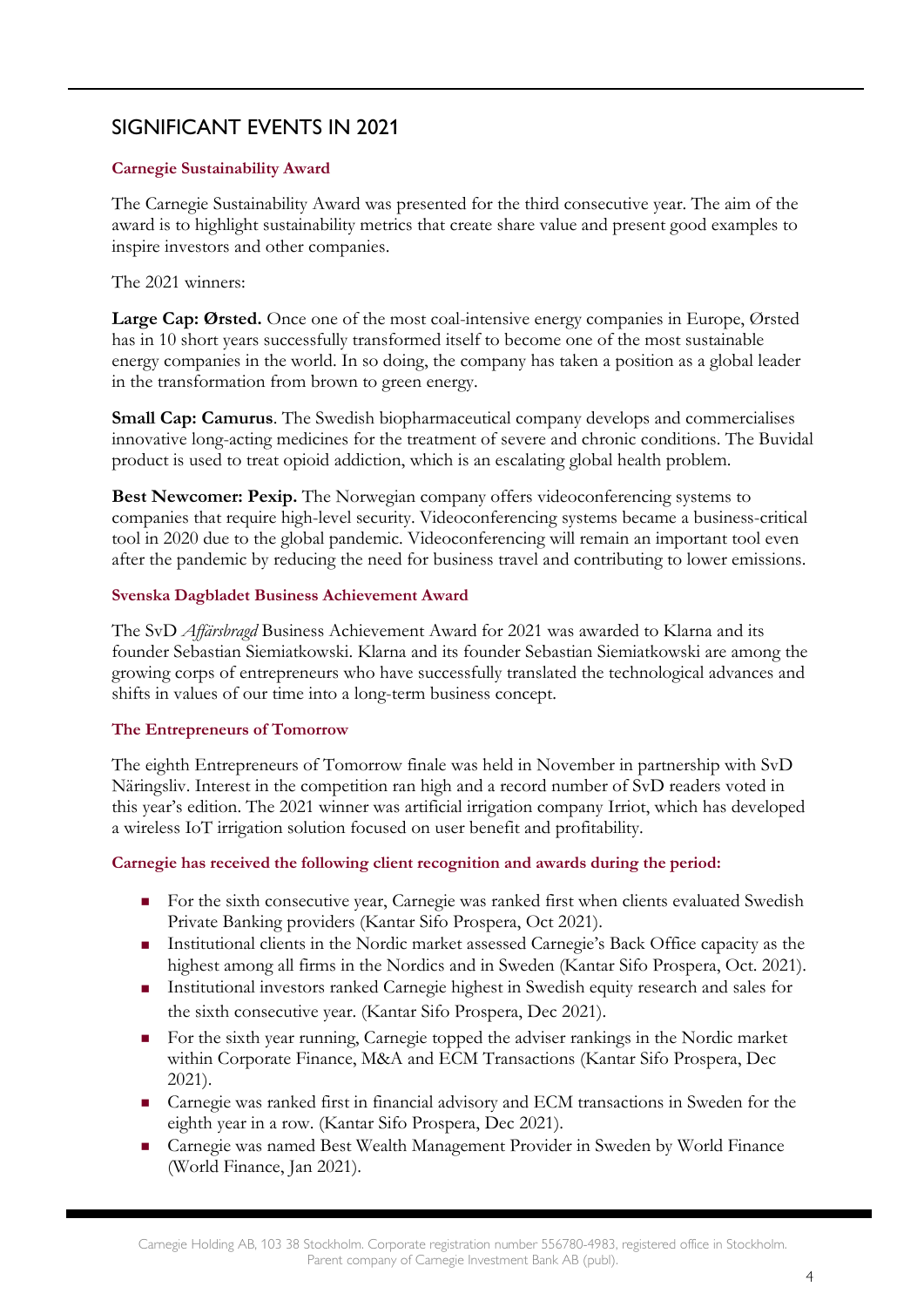Financial Hearings recognised Carnegie as the best research house in Sweden (Financial Hearings, June 2021).

## IMPORTANT EVENTS AFTER THE PERIOD

 Carnegie became a partner in the digital investment platform Opti in January and will be represented on the company's board of directors. Carnegie's and Opti's offerings to private individuals are complementary; Opti addresses segments in which focus is on digital solutions, while Carnegie addresses segments that demand tailored solutions and personal service. In the first stage, Carnegie will own 9.8 percent of the shares in Opti, which will rise to 16.7 percent following the necessary approval from Finansinspektionen.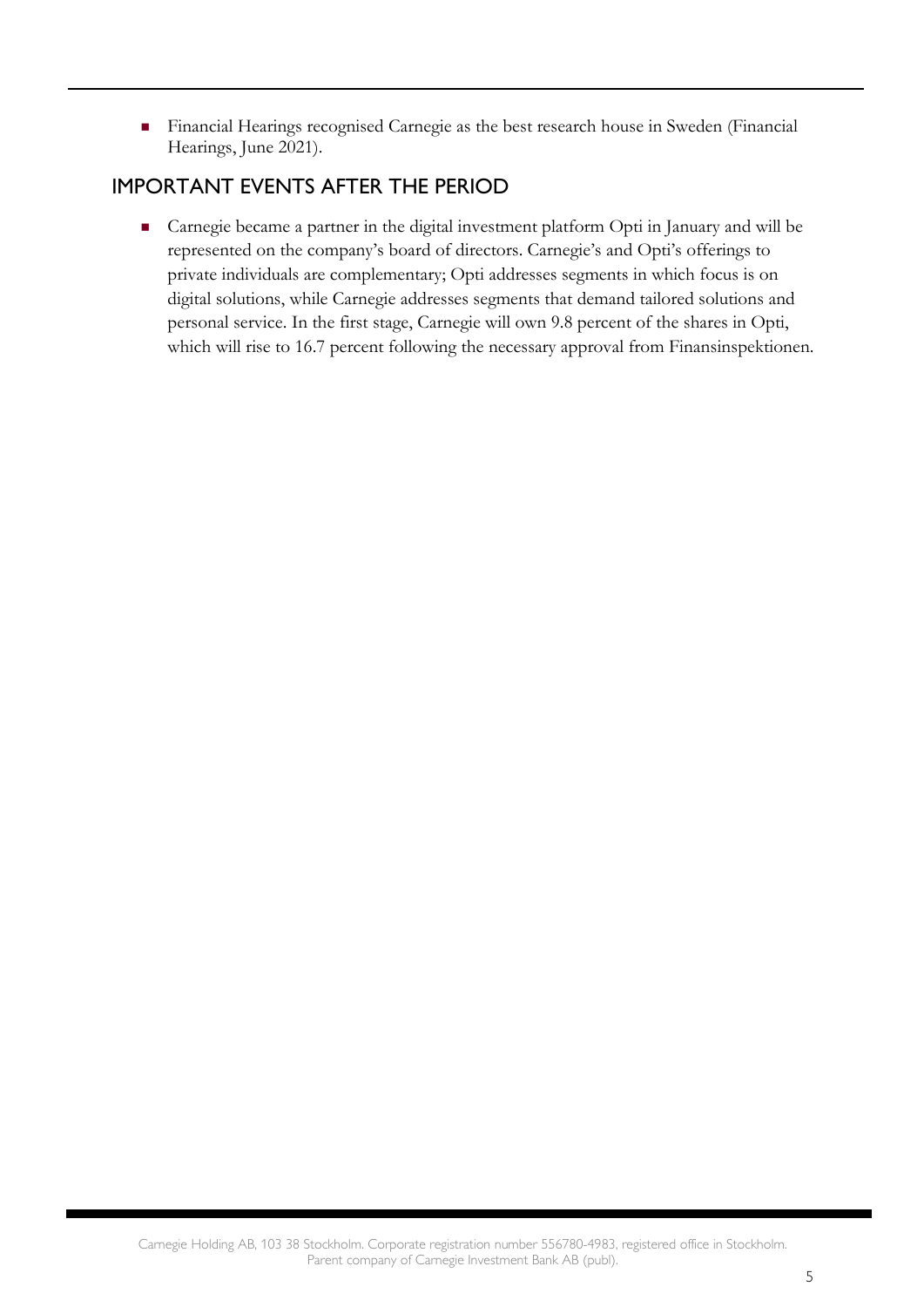## THIS IS CARNEGIE

Carnegie is the foremost financial adviser in the Nordics. We bring investors together with entrepreneurs and companies to enable clients, owners and society to grow sustainably. Simply put, Carnegie is where knowledge and capital meet.

### **OUR CLIENTS**

We work with companies, their owners, institutions and high net-worth individuals.

#### **OUR MISSION**

We enable companies, capital and communities to grow sustainably.

### **OUR BUSINESS**

#### **Investment Banking**

Carnegie Investment Banking offers professional advisory in mergers and acquisitions (M&A) and equity capital market (ECM) transactions. The Debt Capital Markets (DCM) unit also provides advisory related to capital acquisition via corporate bonds and fixed income instruments. With unique understanding of sectors and capital markets in the Nordic region, Carnegie is a leading Nordic adviser in corporate finance. Operations in Denmark, Finland, Norway and Sweden.

#### **Securities**

Carnegie Securities offers institutional clients services within research, brokerage and sales trading and ECM translations. In addition, the Fixed Income unit offers bond research and sales. Carnegie's top-ranked research, brokerage and equity sales enjoy a globally leading position in Nordic equities. Operations in Denmark, Finland, Norway, Sweden, the UK and the US.

#### **Private Banking**

Carnegie Private Banking provides comprehensive financial advisory to high net worth individuals, small businesses, institutions and foundations. The staff includes experts in areas including asset allocation, asset management, law, tax management, pensions and trading in securities and fixed-income bonds. Operations in Denmark and Sweden.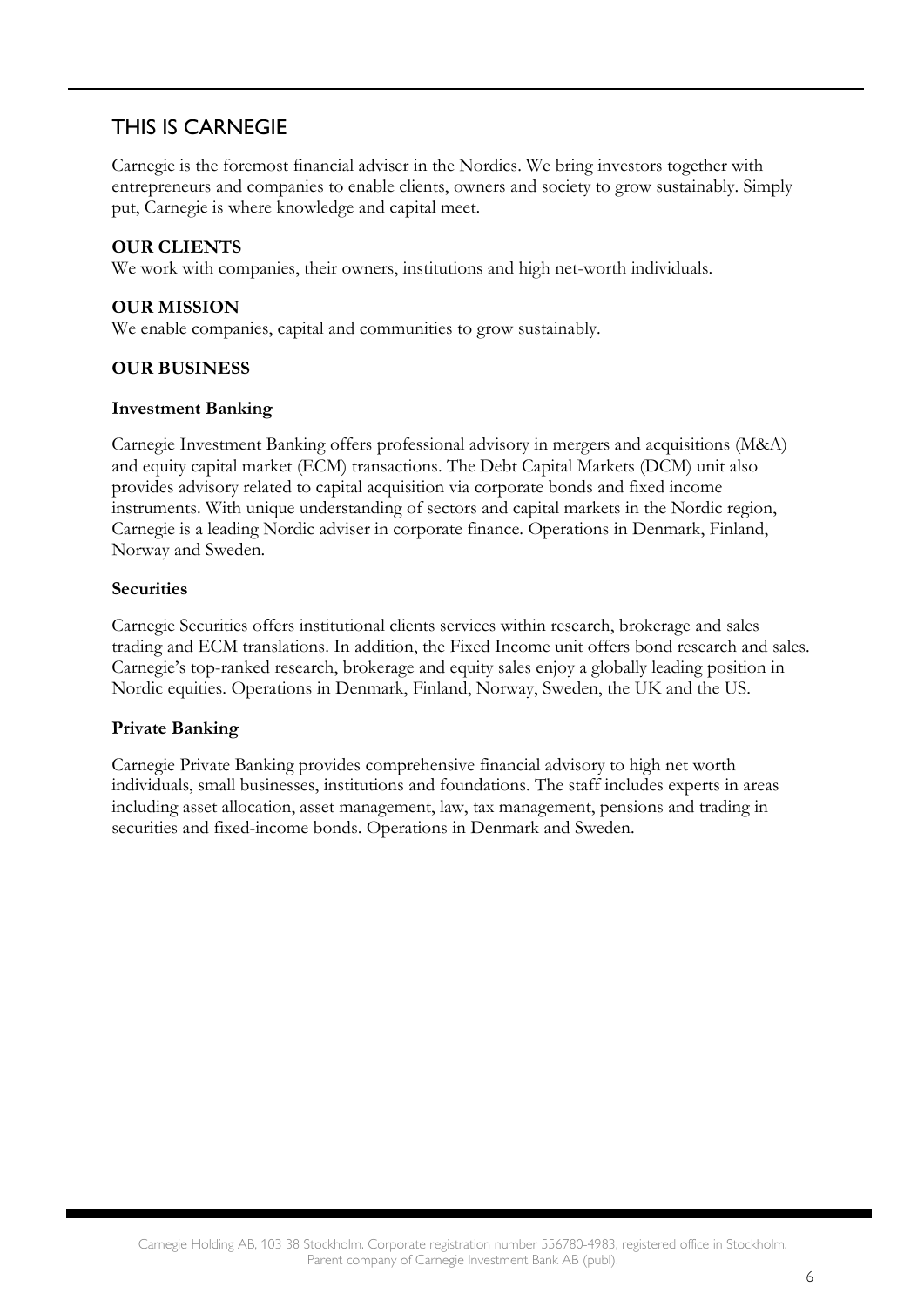## OPERATING INCOME STATEMENT and KEY DATA

### OPERATING INCOME STATEMENT and KEY DATA

| (SEKm)                                         | 2021     | 2020     | %   |
|------------------------------------------------|----------|----------|-----|
| Investment Banking & Securities                | 4,228    | 2,631    | 61  |
| Private Banking                                | 1,000    | 653      | 53  |
| <b>Operating income</b>                        | 5,228    | 3,284    | 59  |
| Personnel expenses                             | $-2,768$ | $-1,901$ | 46  |
| Other expenses                                 | $-720$   | $-537$   | 34  |
| <b>Operating expenses</b>                      | $-3,487$ | $-2,437$ | 43  |
| <b>Operating profit</b>                        | 1,741    | 847      | 106 |
| Financing expenses, etc.                       | $-19$    | $-10$    | 82  |
| Profit before tax                              | 1,722    | 836      | 106 |
| Tax                                            | $-368$   | $-197$   | 86  |
| Profit for the year                            | 1,354    | 639      | 112 |
| Financial key data                             |          |          |     |
| Operating C/I ratio, %                         | 67       | 74       |     |
| Operating income per employee, SEKm            | 8.0      | 5.5      |     |
| Operating expenses per employee, SEKm          | 5.4      | 4.1      |     |
| Operating profit margin, %                     | 33       | 26       |     |
| Assets under management, SEKbn                 | 271      | 166      |     |
| Return on equity, %                            | 48       | 33       |     |
| Total assets                                   | 20,967   | 14,322   |     |
| <b>Financial position</b>                      |          |          |     |
| Common equity Tier 1 capital ratio (CET1), %   | 23.6     | 26.4     |     |
| Equity, SEKm                                   | 3,422    | 2,332    |     |
| <b>Employees</b>                               |          |          |     |
| Average number of employees                    | 650      | 597      |     |
| Number of FTE employees at the end of the year | 675      | 609      |     |

See page 28 for definitions and calculations of key data.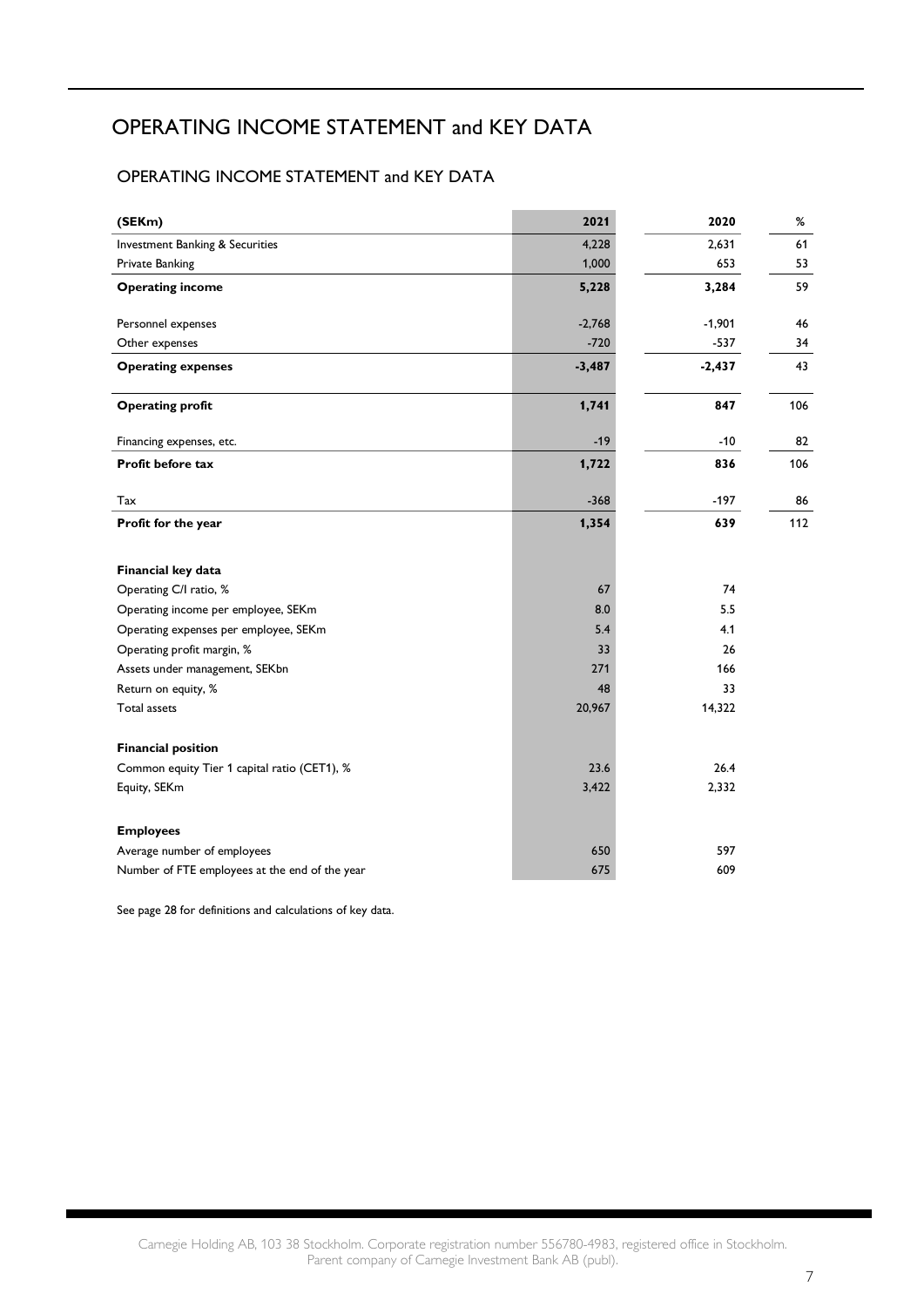## MARKET & POSITION

### CORPORATE TRANSACTIONS MARKET

Carnegie once again solidified its position as the foremost Nordic adviser in Investment Banking with a record number of IPOs, which is contributing to a stable future client base in both M&A and various forms of financing. Trust in Carnegie remains strong, as confirmed by high scores in client evaluations and top placements on ranking lists.

### **Equity capital market transactions (ECM)**

For the second consecutive year, Carnegie executed the most ECM transactions in the Nordic countries at 111 for the full year, including 51 IPOs. Carnegie's leading market position combined with high market activity generated impressive income growth for ECM. Performance varied slightly among the four Nordic offices according to the characteristics of the different markets. Carnegie acted as the global co-ordinator in several of the larger and more high-profile transactions in the Nordics, including the IPOs of AutoStore, Cint, CTEK, Kjell & Co, RevolutionRace, Spinnova, Storskogen and Trifork.

### **Mergers, acquisitions & sales (M&A)**

Acquisition capacity is highly valued on the stock exchange, leading to increased M&A activity among listed companies. Along with persistent high activity in private equity, the overall result was a rise in the number of M&A transactions. Based on the unabated strength of Carnegie's market position, this brought growth in M&A income compared to the preceding year.

#### **Corporate bonds and fixed income instruments (DCM/Fixed Income)**

The strong trend in the credit and loan market persisted, although market anxiety driven by higher interest rates held back issue volumes somewhat in November and December. The trend towards the increasing presence of credit funds in the Nordic loan market continued in 2021 and Carnegie assisted its clients with some 20 loan financing deals, in connection to IPOs, acquisitions and refinancing arrangements, which is a steep rise compared to previous years. Bond issue volumes also climbed and 2021 ended as a record year in terms of issued volume.

### **Nordic equity market (Equity Research & Trading)**

The 2021 market year was characterised by a high activity level in both primary and secondary trading and strong price performance in the market with very good underlying profit in listed companies. On the strength of a large network of global institutional investors, the Carnegie equity sales organisation successfully created liquidity in less liquid small and midcap companies. As a natural evolution of the large number of companies taken to the market, Securities increased the number of covered companies to 400 during the year. With that accomplished, Securities now has the widest research coverage of Nordic companies, excluding sponsored research.

Performance in fixed income trading during the year was characterised by lower volatility and slightly fewer transactions than expected.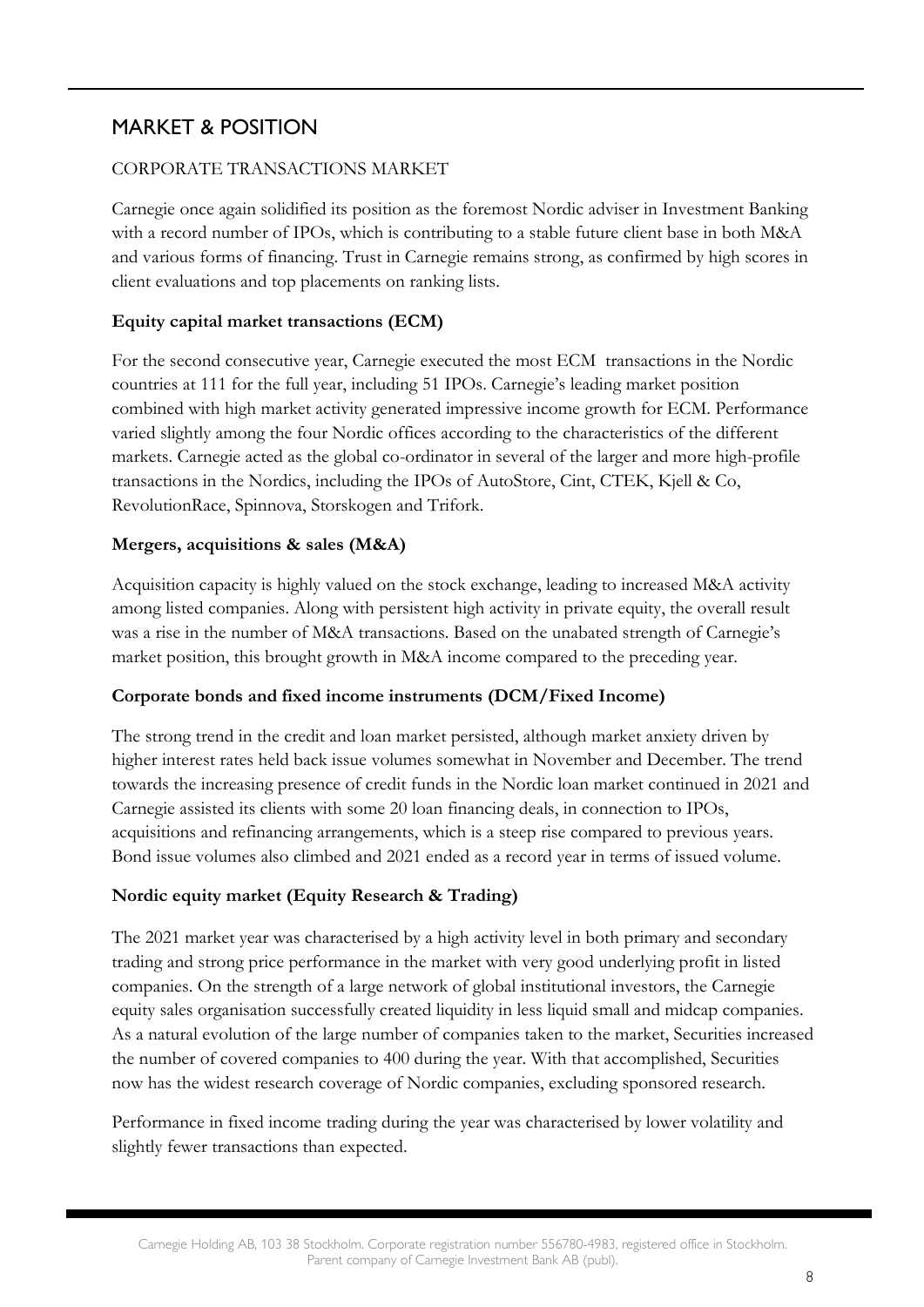The high market activity combined with the advances in Securities' market positions in both primary and secondary trading contributed to good profitability in all regions. For the sixth year running, Carnegie took first place in Prospera's annual survey of institutional investors. Carnegie also won more than half of the research categories in the annual Financial Hearings survey and was recognised as the best research house in Sweden for the eighth consecutive year.

### **CAPITAL AND WEALTH MANAGEMENT MARKET**

The 2021 stock market year was off to a strong start after the extreme movements in 2020. The positive correction continued through the first half, while the second half was somewhat less stable. The market situation in the low interest rate environment spurred high activity in the equity market, both from the client side and for Carnegie. The total market for Private Banking in Sweden has expanded in recent years. Assets under management rose in 2021, as did new client inflow on the strength of high market attractiveness and unique investment opportunities. These included offering investments to clients in the private debt fund Ture Invest and the unlisted property company Green Yield, which acquires brown properties and converts them to green.

Sustainability is a priority area within Private Banking where developments have accelerated in recent years, mainly in three areas: energy conversion, green transport and future foods. Carnegie recruited several employees in 2021 whose work is dedicated to sustainability issues.

Carnegie initiated the Carnegie Accelerator network in 2021, in which the bank shares its knowledge in capital acquisition, acquisition preparation and IPOs with company founders, owners and entrepreneurs. The entrepreneurs also share their challenges and how they overcame them.

Private Banking's regular and popular activities and conferences, such as Themed Seminars, The Investment Year and The Autumn Stock Exchange, are an important aspect of building client relationships. Several were carried out in 2021 as digital events, which provide opportunities for more clients to participate from geographically far-flung locations.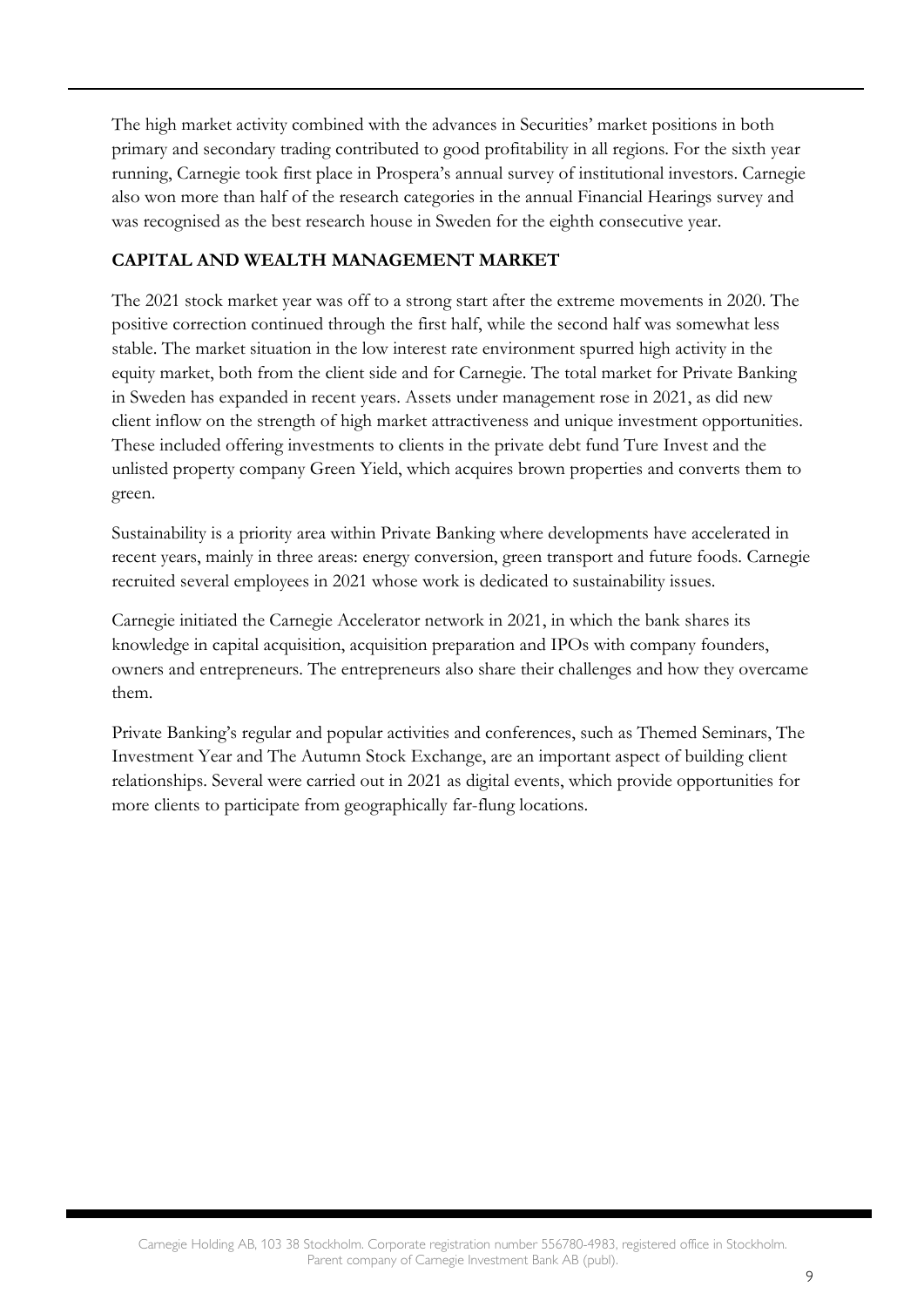## GROUP FINANCIAL PERFORMANCE

### INCOME

Group operating income amounted to SEK 5,228 million (3,284), an increase of 59 percent compared to the preceding year. Both business areas contributed to the strong performance, where ECM transactions were the main driver of the positive trend.

The chart below illustrates incomes per full year for the last five years and shows an increase of better than 125 percent between 2017 and 2021, corresponding to average annual growth of 23 percent.



### **Investment Banking & Securities**

Income within Investment Banking & Securities is generated via advisory fees related to ECM transactions and M&A, bond-related advisory income, commissions related to brokerage services and ECM transactions, and charges related to equity research. Investment Banking & Securities is reporting income of SEK 4,228 million (2,631) representing a 61 percent increase compared to 2020. With a record number of IPOs, ECM transactions were the main income driver but income from M&A and corporate transactions also rose. The strongest performance in Investment Banking was in Norway (+110 percent), driven primarily by ECM transactions combined with strong growth in M&A.

The chart below illustrates incomes per full year for the last five years and shows growth of nearly 130 percent between 2017 and 2021, corresponding to average annual growth of 23 percent.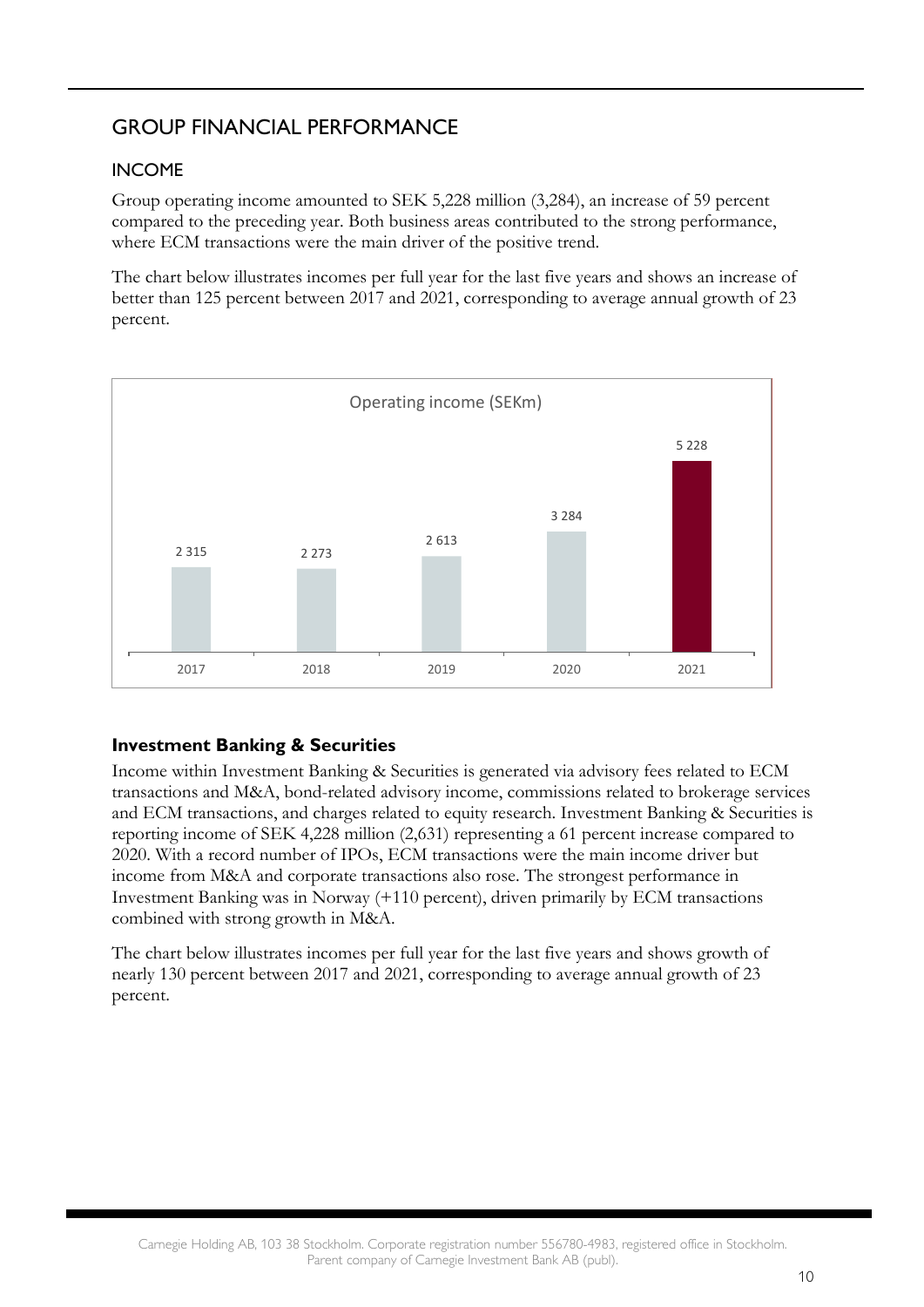

### **Private Banking**

Income in Private Banking is generated mainly from discretionary management, advisory, net interest income and charges related to securities transactions. Income in Private Banking amounted to SEK 1,000 million (653), an increase of 53 percent compared to 2020. Assets under management grew from SEK 166 billion to SEK 271 billion alongside higher new client inflow.

The chart below illustrates incomes per full year for the last five years and shows increases of better than 50 percent between 2017 and 2021, corresponding to average annual growth of 19 percent.

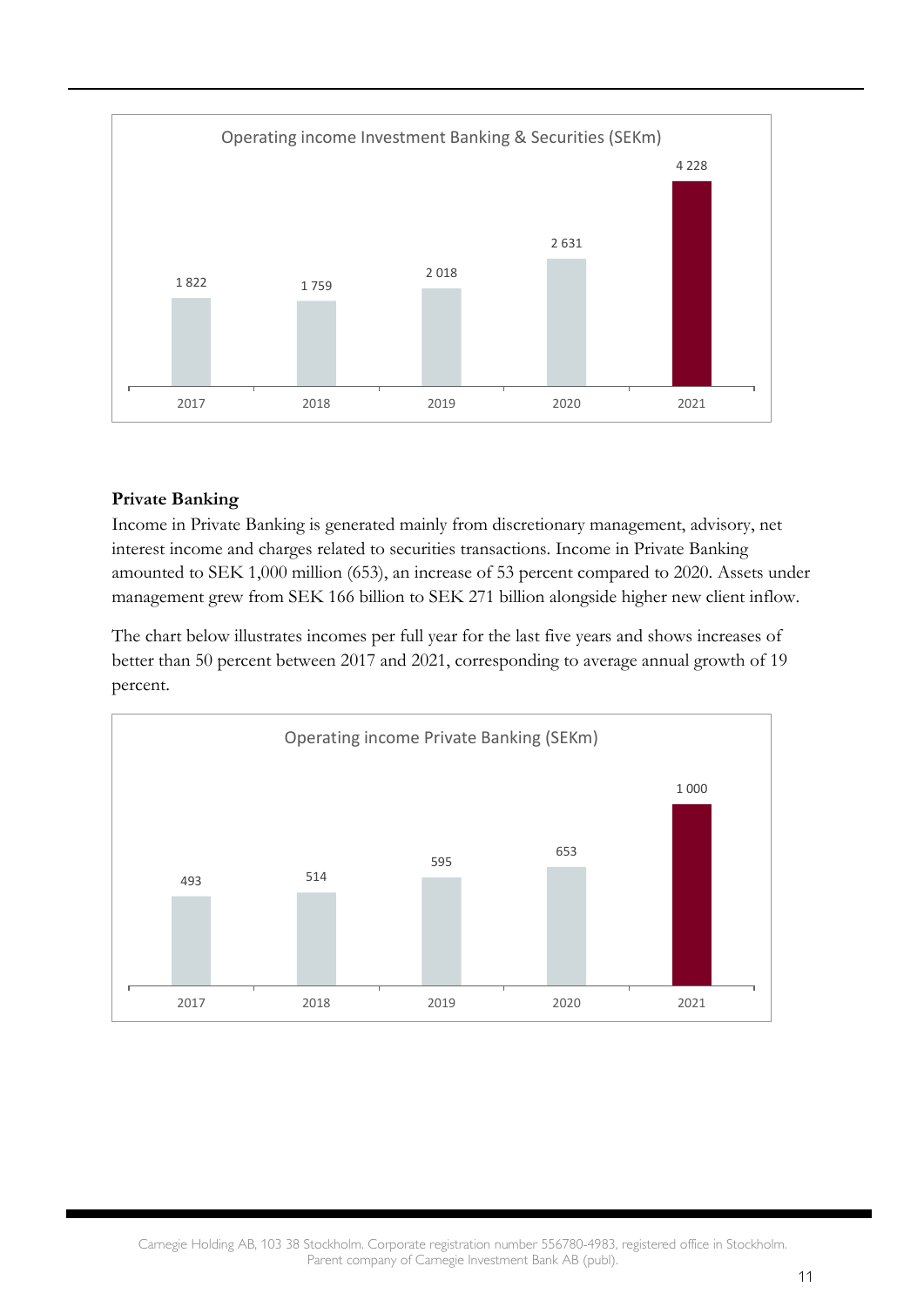## COSTS

Operating expenses rose by 43 percent due to high business flow, new recruitments and IT investments.

The chart below illustrates the relationship between operating expenses and operating income for the past 5 years.



### PROFIT

Profit before tax for the period was SEK 1,722 million (836), up 106 percent from the same period last year. Profit after tax for the period amounted to SEK 1,354 million (639).

### INVESTMENTS

Consolidated investments in non-current assets amounted to SEK 15 million (33) during the period.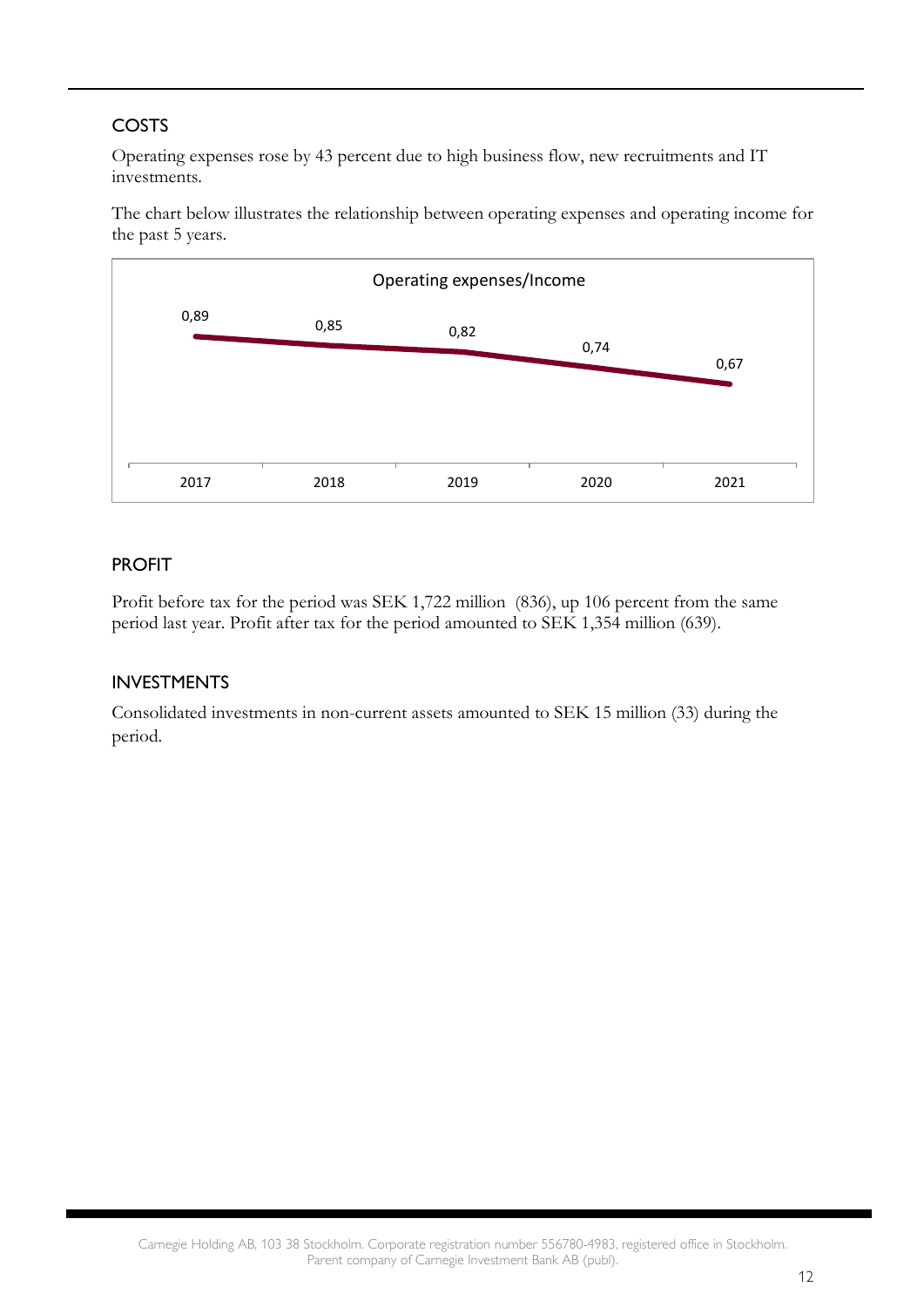## FINANCIAL POSITION

The Group has a strong financial position owing to persistently good profitability and low exposure to financial risks. Two thirds of consolidated risk-weighted assets are comprised of operational risk and structural risk arising from ownership of foreign subsidiaries. Risk in the trading book makes up only one-half of one percent of consolidated risk-weighted assets.

The Group's liquidity investments have a low risk profile including short duration with exposure to institutions and instruments with low credit risk. Surplus liquidity is invested primarily in certificates, government and municipal bonds and senior secured notes with a minimum AAA rating. All investments have short maturities.

The common equity Tier 1 capital ratio (CET1) and the capital adequacy ratio were both 23.6 percent (26.4). Further information and comparative figures are presented in Note 3. A more detailed description of Carnegie's capital adequacy and liquidity is available online at [www.carnegie.se.](http://www.carnegie.se/)

The Group's financing comprises equity and deposits from the public. Equity accounts for 16 percent (16), deposits from the public account for 68 percent (68) and other debt accounts for 16 percent (16) of the balance sheet total.

### **OVERVIEW OF THE PARENT COMPANY**

Net sales in the parent company amounted to SEK 0 million (0). Net financial income amounted to SEK 1,209 million (305) and the net profit for the year was SEK 1,200 million (273).

There were no investments in fixed assets during the period (-). Liquidity, defined as cash and bank balances, was SEK 4 million (2) as of 31 December 2021. Equity amounted to SEK 2,985 million (2,086) as of 31 December 2021.

### **RISKS AND UNCERTAINTIES**

By nature of its business activities, the Carnegie Group is exposed to market, credit, liquidity and operational risks.

- Market risk is defined as the risk of loss due to, among else, the impact of movements in equity prices, interest rates or exchange rates.
- Credit risk is defined as the risk of loss due to failure of counterparties to fulfil contractual obligations. Credit risk originates mainly from lending to clients with shares as underlying collateral.
- Liquidity risks are linked to the need for, and access to, liquidity in operations.
- Operational risk refers to the risk of loss resulting from inadequate and/or failed processes or systems, the human factor, or external events.

No significant events occurred in 2021.

A more detailed description of risk and risk management at Carnegie is provided in the 2020 annual report and online at [www.carnegie.se](http://www.carnegie.se/).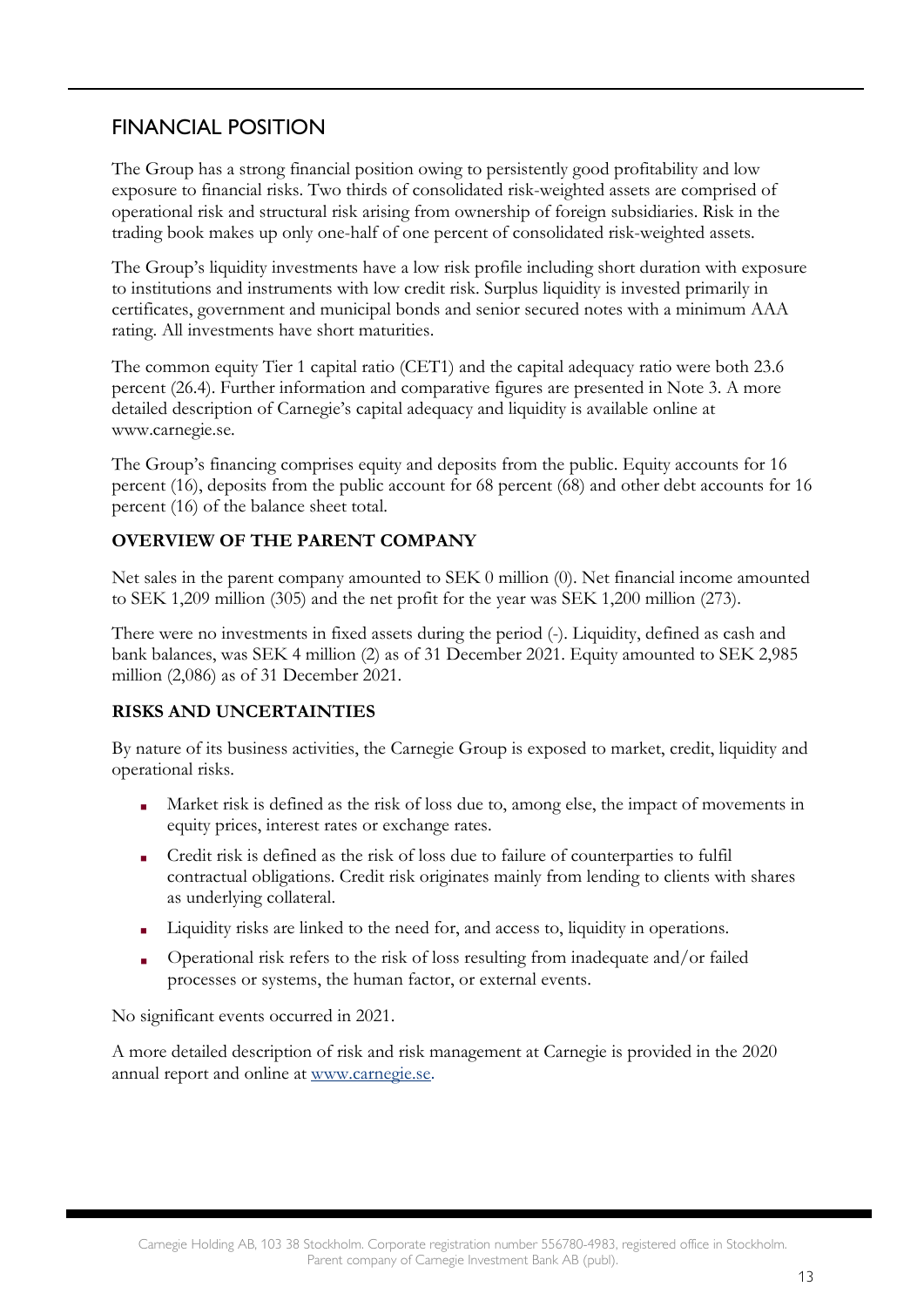### **RELATED PARTY TRANSACTIONS**

Carnegie's transactions with related parties are reported in Note 32 of the 2020 annual report. No material changes have subsequently occurred.

Carnegie Holding AB, 103 38 Stockholm. Corporate registration number 556780-4983, registered office in Stockholm. Parent company of Carnegie Investment Bank AB (publ).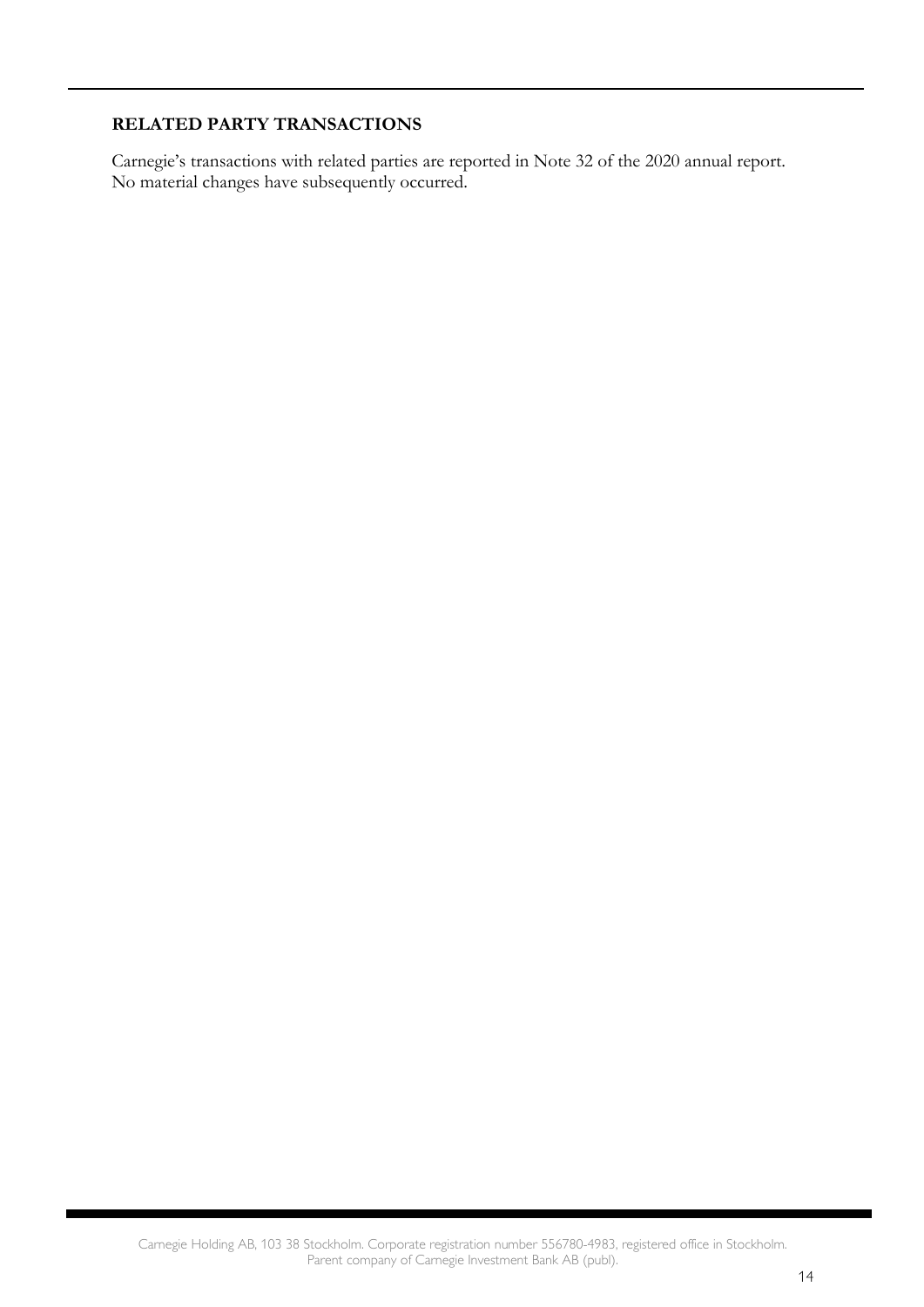## CONSOLIDATED FINANCIAL STATEMENTS

### CONSOLIDATED STATEMENTS OF COMPREHENSIVE INCOME

| (SEKm)                                                              | 2021     | 2020     |
|---------------------------------------------------------------------|----------|----------|
| Commission income                                                   | 5,268    | 3,313    |
| Commission expenses                                                 | $-78$    | $-67$    |
| Net commission income                                               | 5,190    | 3,246    |
|                                                                     |          |          |
| Interest income                                                     | 87       | 75       |
| Interest expenses                                                   | $-37$    | $-27$    |
| <b>Net interest income</b>                                          | 51       | 48       |
| Net loss from financial transactions                                | $-12$    | $-5$     |
| <b>Total operating income</b>                                       | 5,229    | 3,289    |
| Personnel expenses                                                  | $-2,768$ | $-1,901$ |
|                                                                     | $-620$   | $-479$   |
| Other administrative expenses                                       |          |          |
| Depreciation and amortisation of tangible and intangible assets     | $-111$   | $-75$    |
| <b>Total operating expenses</b>                                     | $-3,499$ | $-2,454$ |
| <b>Profit before credit losses</b>                                  | 1,730    | 834      |
| Credit losses, net                                                  | -8       | 2        |
| Profit before tax                                                   | 1,722    | 836      |
| Tax                                                                 | $-368$   | $-197$   |
| Net profit for the year                                             | 1,354    | 639      |
|                                                                     |          |          |
| Other comprehensive income                                          |          |          |
| Items that may subsequently be reclassified to the income statement |          |          |
| Translation of foreign operations                                   | 35       | -32      |
| Total comprehensive income for the year                             | 1,389    | 607      |

The profit is attributable in its entirety to the owners of the parent company.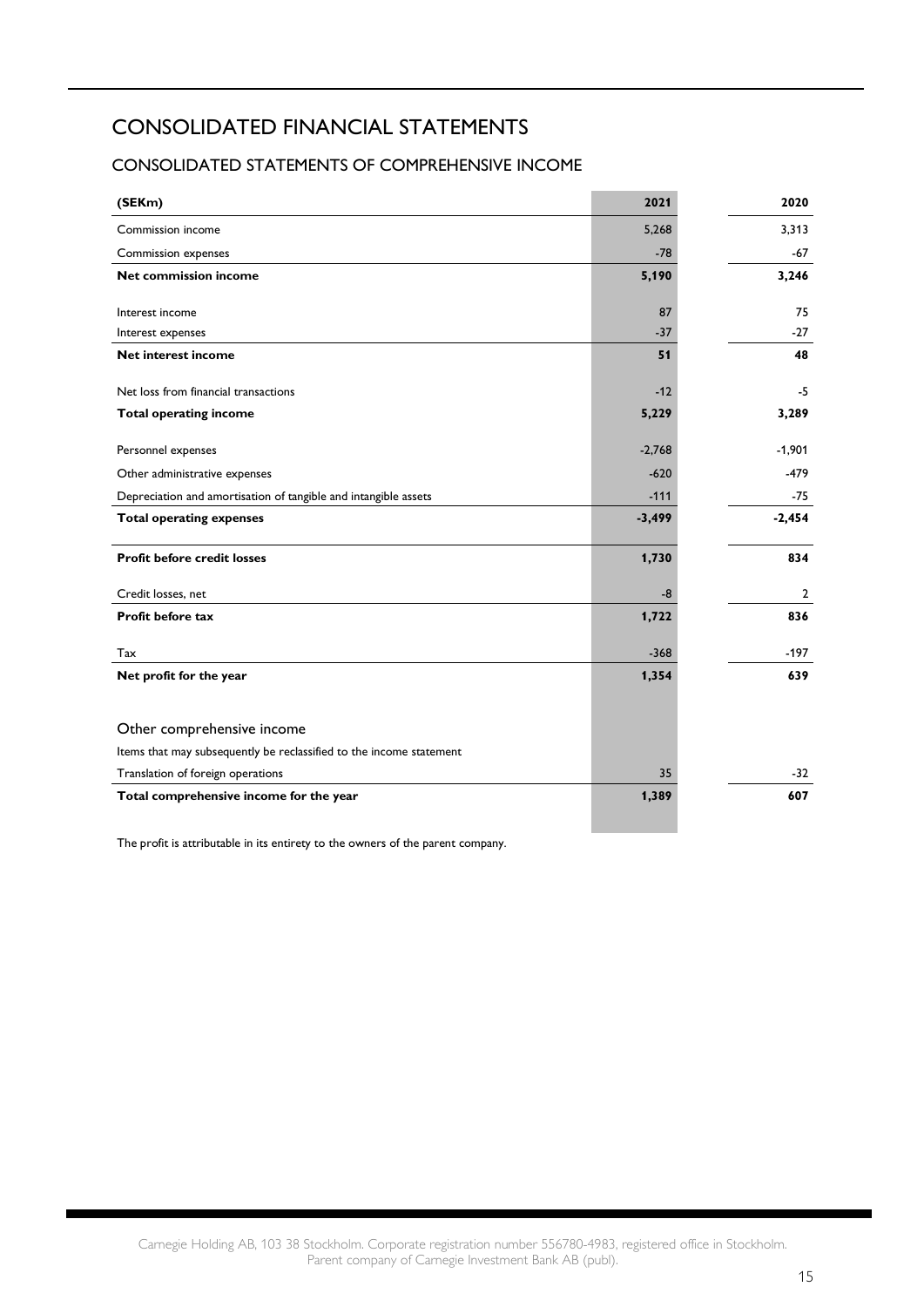#### CONSOLIDATED STATEMENTS OF FINANCIAL POSITION

| (SEKm)                                                       | <b>Note</b>    | 31 Dec 2021 | 31 Dec 2020 |
|--------------------------------------------------------------|----------------|-------------|-------------|
| <b>Assets</b>                                                |                |             |             |
| Cash and bank deposits with central banks                    |                | 1,289       | 14          |
| Negotiable government securities                             | 1              | 6,525       | 3,960       |
| Loans to credit institutions <sup>1)</sup>                   |                | 5,537       | 3,710       |
| Loans to the general public                                  |                | 4,179       | 3,148       |
| Bonds and other interest-bearing securities                  | 1              | 1,631       | 1,827       |
| Shares and participations                                    | 1              | 377         | 535         |
| Derivative instruments                                       | $\mathbf{1}$   | 10          | 15          |
| Intangible assets                                            |                | $\mathbf 0$ | 26          |
| Tangible fixed assets                                        |                | 362         | 256         |
| Current tax assets                                           |                | 280         | 118         |
| Deferred tax assets                                          |                | 162         | 148         |
| Other assets                                                 | $\overline{2}$ | 418         | 492         |
| Prepaid expenses and accrued income                          |                | 198         | 72          |
| <b>Total assets</b>                                          |                | 20,967      | 14,322      |
| <b>Liabilities and equity</b>                                |                |             |             |
| Liabilities to credit institutions                           |                | 54          | 137         |
| Deposits and borrowing from the general public <sup>1)</sup> |                | 14,355      | 9,749       |
| Short positions, shares                                      | 1              | 63          | 24          |
| Derivative instruments                                       | 1              | 13          | 33          |
| Current tax liabilities                                      |                | 384         | 220         |
| Other liabilities                                            | $\overline{2}$ | 852         | 654         |
| Accrued expenses and prepaid income                          |                | 1,764       | 1.111       |
| Other provisions                                             |                | 62          | 62          |
| Equity                                                       |                | 3,422       | 2,332       |
| <b>Total liabilities and equity</b>                          |                | 20,967      | 14,322      |
| Pledged assets and contingent liabilities                    |                |             |             |
| Pledged assets                                               |                | 1,463       | 1,067       |
| Contingent liabilities                                       |                | 402         | 599         |

1) Whereof client funds, SEK 998m (216).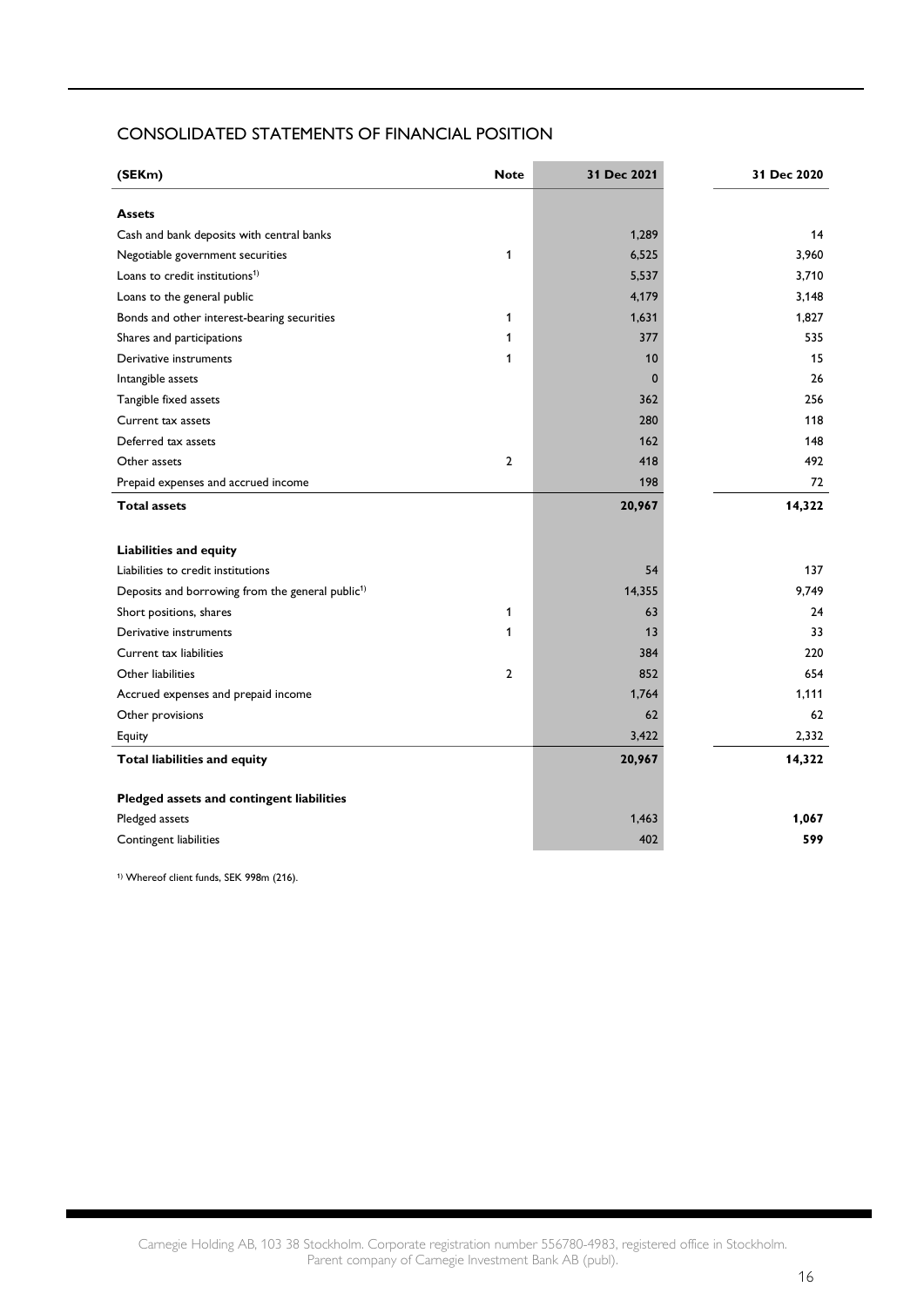#### CONSOLIDATED STATEMENTS OF CHANGES IN EQUITY

|                                              | Jan-Dec | Jan-<br><b>Dec</b> |
|----------------------------------------------|---------|--------------------|
| (SEKm)                                       | 2021    | 2020               |
| Equity – opening balance, 1 January 2021     | 2,332   | 1.725              |
| Dividends paid                               | $-300$  | $^{\circ}$         |
| Total comprehensive income for the year      | 1.389   | 607                |
| Equity – closing balance at 31 December 2021 | 3,422   | 2.332              |

### CONSOLIDATED CASH FLOW STATEMENTS

|                                                                        | Jan-Dec | Jan-<br><b>Dec</b> |
|------------------------------------------------------------------------|---------|--------------------|
| (SEKm)                                                                 | 2021    | 2020               |
| Cash flow from operating activities                                    | 3,881   | 3,168              |
| Cash flow from investing activities                                    | $-15$   | -33                |
| Cash flow from financing activities                                    | $-371$  | -65                |
| Cash flow for the year                                                 | 3,495   | 3,070              |
| Cash and cash equivalents at the beginning of the period <sup>1)</sup> | 7,131   | 4,117              |
| Translation differences in cash and cash equivalents                   | 79      | -56                |
| Cash and cash equivalents at the end of the period <sup>1)</sup>       | 10,706  | 7,131              |

1) Excluding loans to credit institutions that are not payable on demand, cash and cash equivalents pledged as collateral and client funds.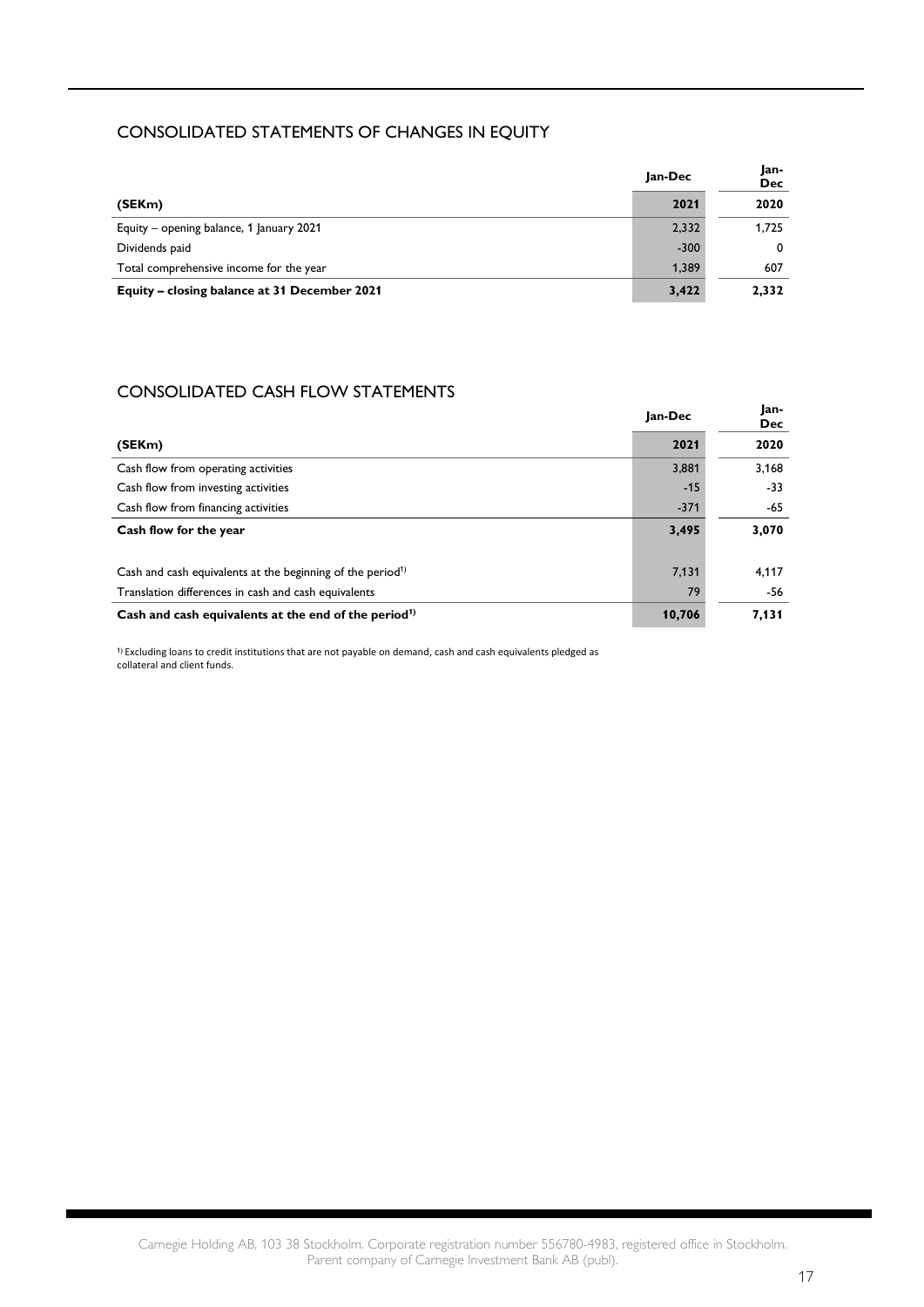#### PARENT COMPANY INCOME STATEMENT

| (SEKm)                                     | 2021     | 2020 |
|--------------------------------------------|----------|------|
| Net sales                                  |          |      |
| Other external costs                       | $-8$     | $-1$ |
| Personnel expenses                         | $-1$     | $-1$ |
| <b>Operating loss</b>                      | $-9$     | $-2$ |
| Interest expenses and similar expenses     |          | 0    |
| Profit from participations in subsidiaries | 1,209    | 305  |
| <b>Profit from financial items</b>         | 1,209    | 305  |
| <b>Profit before tax</b>                   | 1,200    | 303  |
| Tax                                        | $\Omega$ | -30  |
| Profit for the year                        | 1,200    | 273  |

### PARENT COMPANY STATEMENT OF OTHER COMPREHENSIVE INCOME

| (SEKm)                                  | 2021  | 2020 |
|-----------------------------------------|-------|------|
| <b>Profit for the year</b>              | 1,200 | 273  |
| Other comprehensive income              |       |      |
| Total comprehensive income for the year | 1,200 | 273  |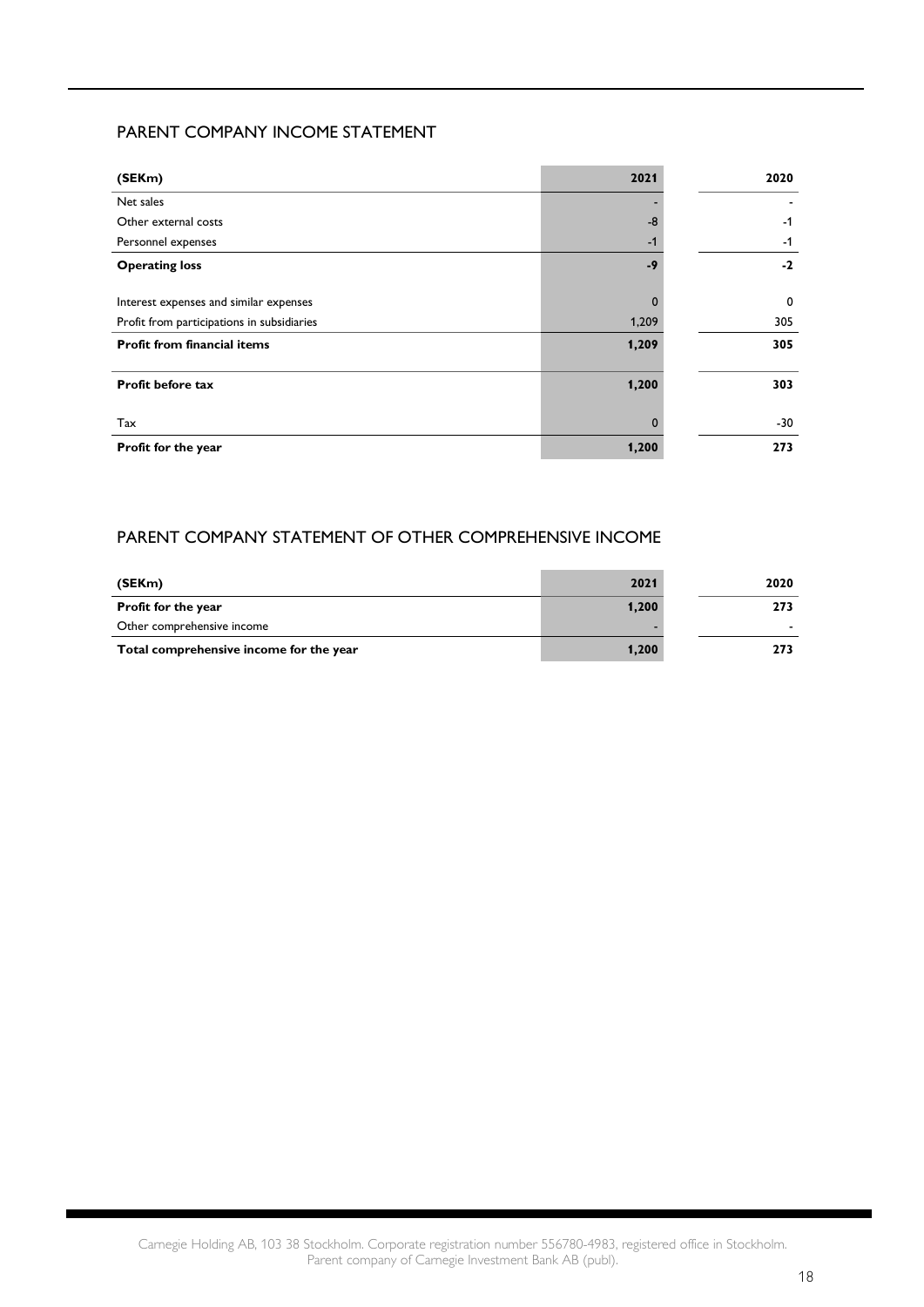#### PARENT COMPANY BALANCE SHEET

| (SEKm)                                       | 31 Dec 2021 | 31 Dec 2020 |
|----------------------------------------------|-------------|-------------|
| <b>Assets</b>                                |             |             |
| Shares and participations in group companies | 1,780       | 1,780       |
| Total financial non-current assets           | 1,780       | 1,780       |
|                                              |             |             |
| Receivables from group companies             | 1,209       | 305         |
| Prepaid expenses and accrued income          | 10          | 0           |
| Cash and bank balances                       |             | 2           |
| <b>Total current assets</b>                  | 1,223       | 307         |
| <b>Total assets</b>                          | 3,004       | 2,087       |
| <b>Equity and liabilities</b>                |             |             |
| Equity                                       | 2,985       | 2,086       |
| Liabilities to group companies               |             | 1           |
| Trade accounts payable                       |             | 1           |
| Current tax liabilities                      | $\Omega$    |             |
| Other current liabilities                    | $\Omega$    | 0           |
| Accrued expenses and prepaid income          | 18          | 0           |
| Total equity and liabilities                 | 3,004       | 2,087       |
| Pledged assets and contingent liabilities    |             |             |
| Pledged assets                               | $\Omega$    | 0           |
| Contingent liabilities                       | 113         | 113         |
|                                              |             |             |

#### PARENT COMPANY STATEMENT OF CHANGES IN EQUITY

|                                              | lan-Dec | Jan-Dec |
|----------------------------------------------|---------|---------|
| (SEKm)                                       | 2021    | 2020    |
| Equity – opening balance at 1 January 2021   | 2,086   | 1,813   |
| Dividends paid                               | $-300$  | 0       |
| Total comprehensive income for the period    | 1,200   | 273     |
| Equity - closing balance at 31 December 2021 | 2,985   | 2,086   |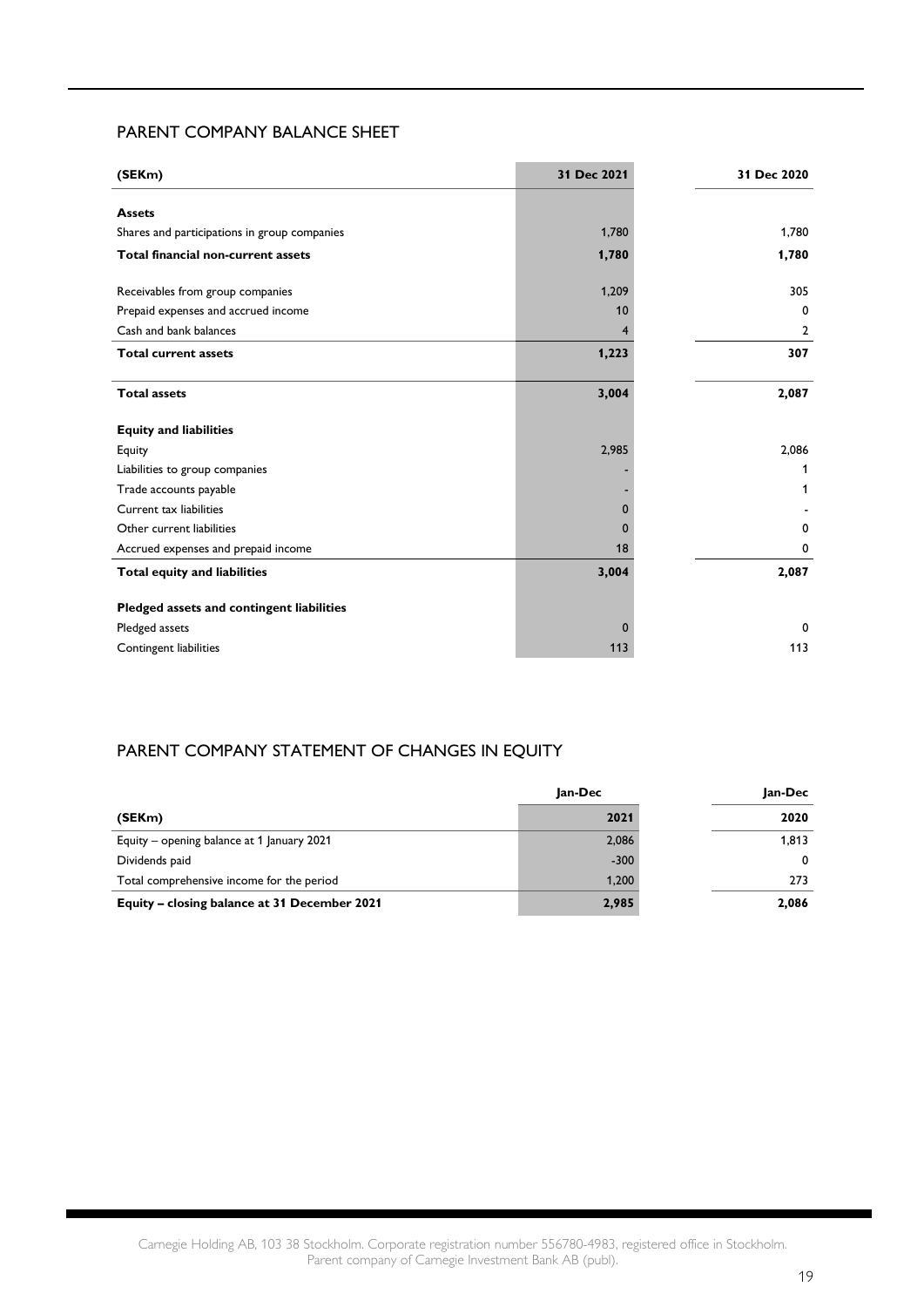## ACCOUNTING POLICIES

With respect to the Group, this report was prepared in compliance with IAS 34 Interim Reporting, the Swedish Act on Annual Reports of Credit Institutes and Securities Companies (ÅRKL 1995:1559) and the Regulations and general recommendations regarding annual reporting of credit institutions and securities companies issued by the Swedish Financial Supervisory Authority (FFFS 2008:25). RFR 1, Supplementary Accounting Regulations for Corporate Groups, issued by the Swedish Financial Accounting Standards Council, was also applied. The parent company's accounts were prepared in accordance with the Swedish Annual Accounts Act (1995:1554, ÅRL) and recommendation RFR 2 Accounting of Legal Entities issued by the Swedish Financial Accounting Standards Council.

The accounting policies and calculation methods applied in this report are identical to those applied in the 2020 annual report.

Please note that rounding in the report may result in amounts in SEK millions not agreeing when summed. Unless otherwise specified, all comparison figures in the report refer to the corresponding period in 2020.

#### **New and amended accounting standards effective 1 January 2021**

Amendments to accounting standards have had no impact on Carnegie's financial statements.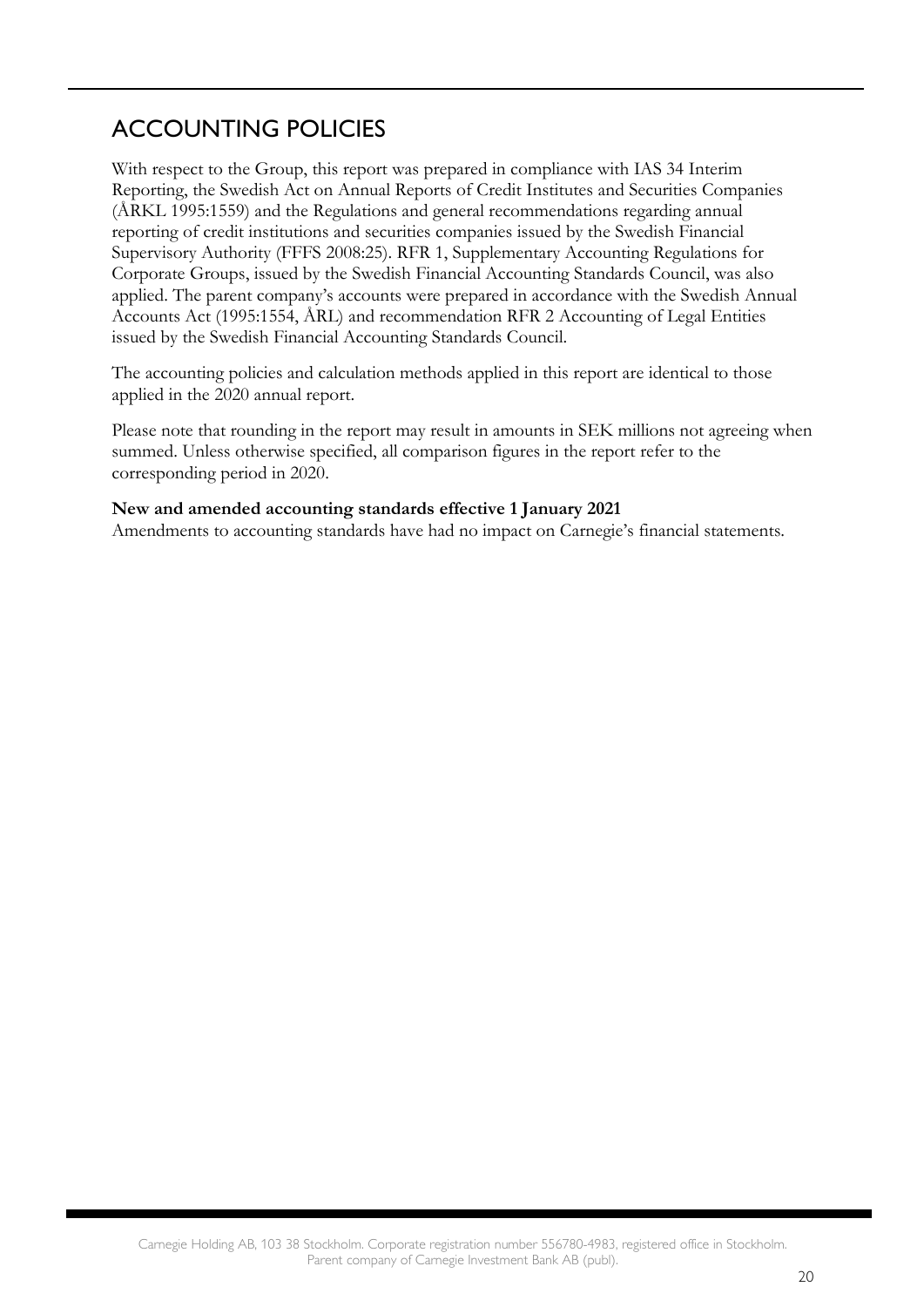### NOTE 1 - Group financial instruments

Classification of financial instruments

**31 Dec 2021**

| (SEKm)                                         | <b>Amortised cost</b> | Fair value<br>through profit<br>and loss | Non-financial<br>assets/liabilities | Total  |
|------------------------------------------------|-----------------------|------------------------------------------|-------------------------------------|--------|
| <b>Assets</b>                                  |                       |                                          |                                     |        |
| Cash and bank deposits with central banks      | 1,289                 |                                          |                                     | 1,289  |
| Negotiable government securities               | 6,525                 |                                          |                                     | 6,525  |
| Loans to credit institutions                   | 5,537                 |                                          |                                     | 5,537  |
| Loans to the general public                    | 4,179                 |                                          |                                     | 4,179  |
| Bonds and other interest-bearing securities    | 1625                  | 6                                        |                                     | 1,631  |
| Shares and participations                      |                       | 377                                      |                                     | 377    |
| Derivative instruments                         |                       | 10                                       |                                     | 10     |
| Other assets                                   | 334                   |                                          | 84                                  | 418    |
| Prepaid expenses and accrued income            | 120                   |                                          | 78                                  | 198    |
| <b>Total</b>                                   | 19,609                | 393                                      | 162                                 | 20,164 |
| <b>Liabilities</b>                             |                       |                                          |                                     |        |
| Liabilities to credit institutions             | 54                    |                                          |                                     | 54     |
| Deposits and borrowing from the general public | 14,355                |                                          |                                     | 14,355 |
| Short positions, shares                        |                       | 63                                       |                                     | 63     |
| Derivative instruments                         |                       | 13                                       |                                     | 13     |
| Other liabilities                              | 741                   |                                          | 111                                 | 852    |
| Accrued expenses and prepaid income            | 1,764                 |                                          |                                     | 1,764  |
| <b>Total</b>                                   | 16,913                | 75                                       | 111                                 | 17,100 |

#### **31 Dec 2020**

| (SEKm)                                      | <b>Amortised cost</b> | Fair value<br>through profit<br>and loss | Non-financial<br>assets/liabilities | Total  |
|---------------------------------------------|-----------------------|------------------------------------------|-------------------------------------|--------|
| <b>Assets</b>                               |                       |                                          |                                     |        |
| Cash and bank deposits with central banks   | 14                    |                                          |                                     | 14     |
| Negotiable government securities            | 3,960                 |                                          |                                     | 3,960  |
| Loans to credit institutions                | 3,710                 |                                          |                                     | 3,710  |
| Loans to the general public                 | 3,148                 |                                          |                                     | 3,148  |
| Bonds and other interest-bearing securities | 1,824                 | 3                                        |                                     | 1,827  |
| Shares and participations                   | 0                     | 535                                      |                                     | 535    |
| Derivative instruments                      | 0                     | 15                                       |                                     | 15     |
| Other assets                                | 389                   |                                          | 104                                 | 492    |
| Prepaid expenses and accrued income         | 16                    |                                          | 57                                  | 72     |
| <b>Total</b>                                | 13,060                | 553                                      | 160                                 | 13,773 |

Carnegie Holding AB, 103 38 Stockholm. Corporate registration number 556780-4983, registered office in Stockholm. Parent company of Carnegie Investment Bank AB (publ).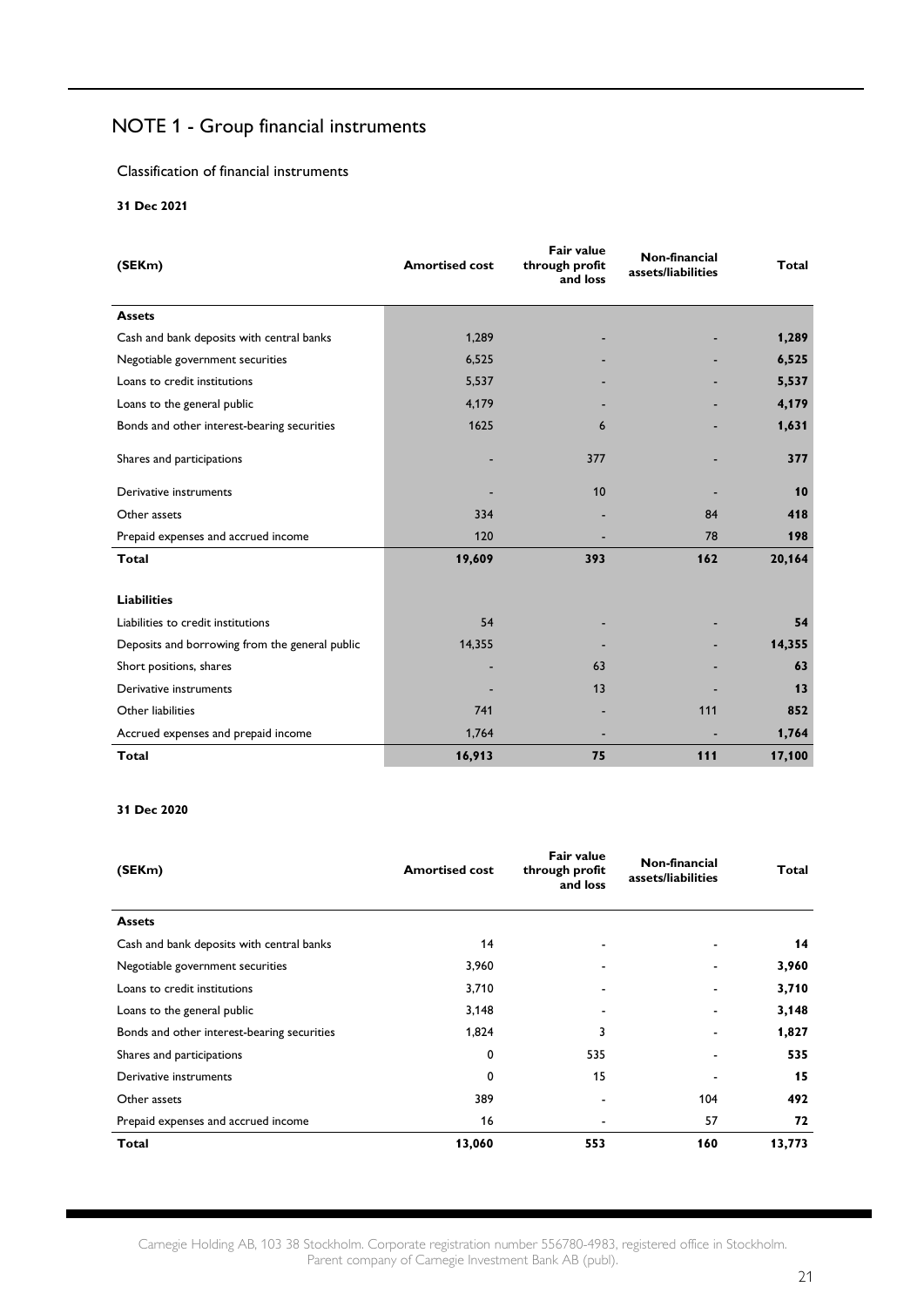| <b>Total</b>                                   | 11,621                   | 57                       | 29 | 11.707 |
|------------------------------------------------|--------------------------|--------------------------|----|--------|
| Accrued expenses and prepaid income            | 1.111                    | $\overline{\phantom{0}}$ | -  | 1.111  |
| Other liabilities                              | 625                      | $\overline{\phantom{0}}$ | 29 | 654    |
| Derivative instruments                         | $\overline{\phantom{a}}$ | 33                       |    | 33     |
| Short positions, shares                        |                          | 24                       |    | 24     |
| Deposits and borrowing from the general public | 9,749                    | ٠                        |    | 9,749  |
| Liabilities to credit institutions             | 137                      | $\overline{\phantom{a}}$ |    | 137    |
| <b>Liabilities</b>                             |                          |                          |    |        |
|                                                |                          |                          |    |        |

### **Determination of the fair value of financial instruments**

When the Group determines the fair value of financial instruments, various methods are used depending upon the degree of observability of market data upon measurement and market activity. A regulated or reliable marketplace on which quoted prices are readily available and demonstrate sufficient frequency is considered an active market. Activity is assessed on an ongoing basis by analysing factors such as differences in bid and ask prices

The methods are divided into three different levels:

Level 1 – Financial assets and financial liabilities valued on the basis of unadjusted quoted prices from an active market for identical assets or liabilities.

Level 2 – Financial assets and financial liabilities valued on the basis of either:

a) adjusted quoted prices for similar assets or liabilities, or identical assets or liabilities from markets not deemed to be active; or

b) measurement models based primarily on directly or indirectly observable inputs. Observable inputs are derived using market data such as public information about actual events or transactions, which reflects the assumptions that market actors would use in pricing the asset or liability.

Level 3 – Financial assets and financial liabilities that are not measured based on observable market data.

The level in the fair value hierarchy at which a financial instrument is classified is determined based on the lowest level of inputs material to the fair value in its entirety.

In cases where there is no active market, fair value is determined using established measurement methods and models. In these cases, assumptions that cannot be derived directly from a market are applied. These assumptions are then based on experience and knowledge about measurement in the financial markets. The goal is always, however, to maximise the use of data from an active market. Where deemed necessary, relevant adjustments are made to reflect a fair value in order to correctly reflect the parameters contained in the financial instrument and which must be reflected in its measurement.

The fair value of financial instruments recognised at fair value through profit or loss is determined primarily based on quoted closing prices for the assets on the reporting date.

Currency forwards are measured at fair value by using the current exchange rate and interest level.

Derivatives linked to equities and equity indices, consisting of forward contracts and options listed on Nasdaq are measured primarily at the official market prices. If such are outdated,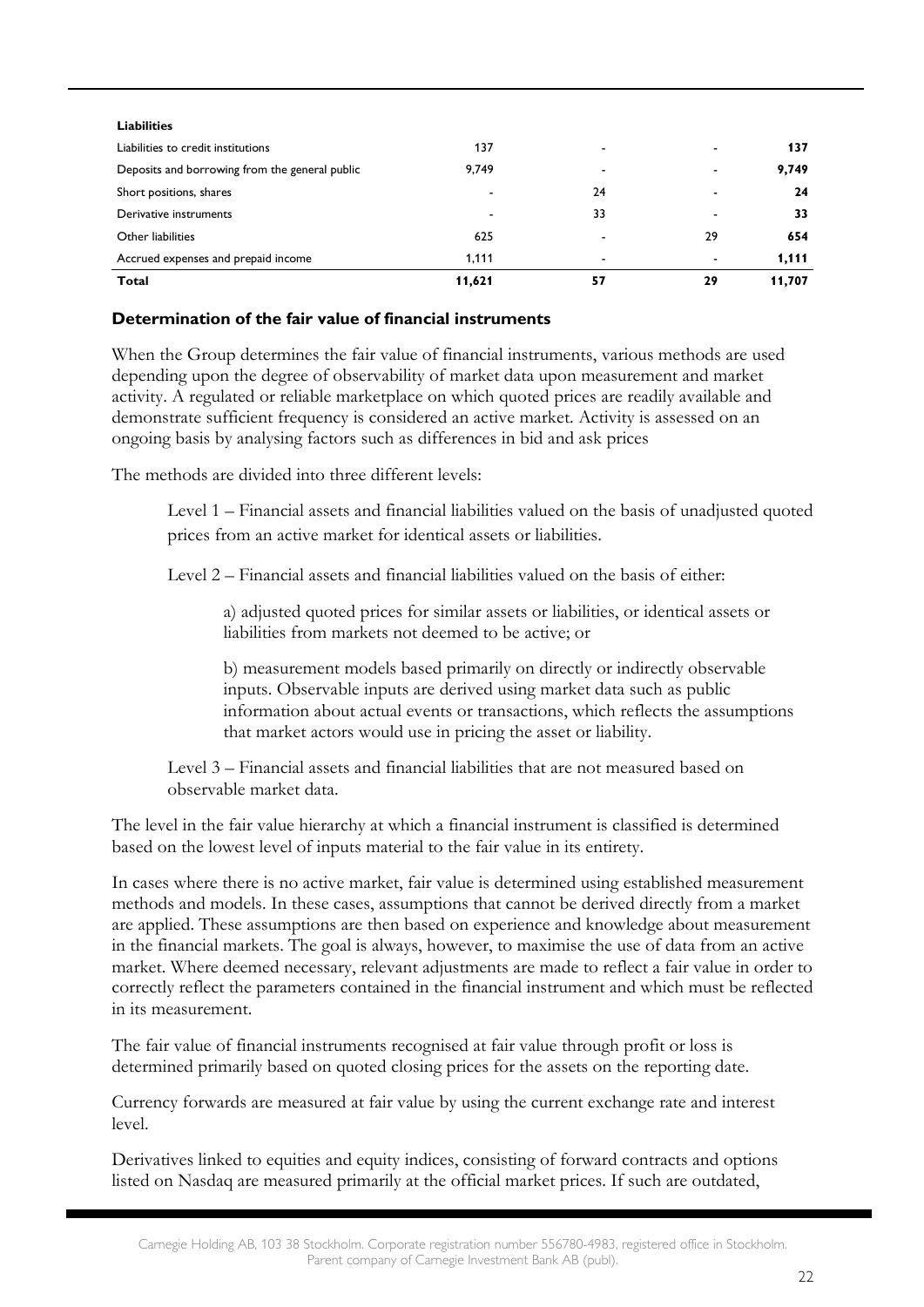unavailable or deemed misleading, a theoretical measurement is used based on observable market data. The measurement is carried out according to generally accepted models.

Unlisted derivatives are found to a minor extent. Where possible, they are measured based on the issuer's price. If that is impossible, they are measured based on observable market data and generally accepted models.

For lending and borrowing at a variable rate of interest, including loans secured by financial instruments or residential property, which are recognised at amortised cost, the carrying amount is deemed to coincide with fair value. For financial assets and financial liabilities in the statement of financial position with a remaining maturity of less than six months, the carrying amount is deemed to reflect fair value.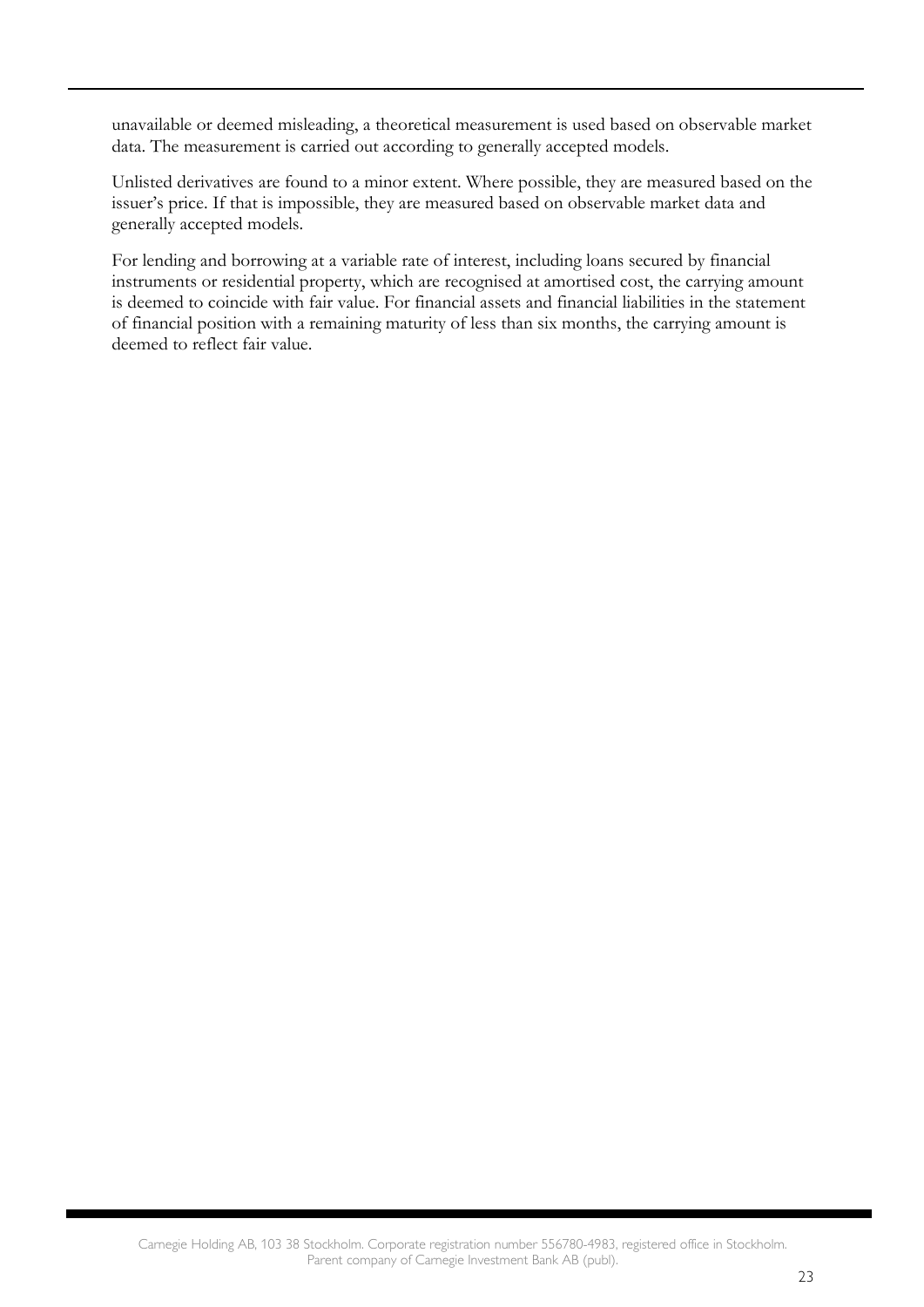#### Fair value - financial instruments

#### **31 Dec 2021**

| (SEKm)                                                                 | Level 1 | Level 2 | Level 3 | <b>Total</b> |
|------------------------------------------------------------------------|---------|---------|---------|--------------|
| Financial assets recognised at fair value                              |         |         |         |              |
| Bonds and other interest-bearing securities                            |         | 6       |         | 6            |
| Shares and participations                                              | 342     |         | 35      | 377          |
| Derivative instruments                                                 |         | 10      |         | 10           |
| Total                                                                  | 342     | 16      |         | 393          |
| Financial assets recognised at fair value for disclosure purposes      |         |         |         |              |
| Cash and bank deposits with central banks                              |         | 1,289   |         | 1,289        |
| Negotiable government securities                                       |         | 6,523   |         | 6,523        |
| Loans to credit institutions                                           |         | 5,537   |         | 5,537        |
| Loans to the general public                                            |         | 4,179   |         | 4,179        |
| Bonds and other interest-bearing securities                            | 1,626   |         |         | 1,626        |
| Other assets                                                           |         | 334     |         | 334          |
| Accrued income                                                         |         | 120     |         | 120          |
| Total                                                                  | 1,626   | 17,982  |         | 19,608       |
| Financial liabilities recognised at fair value                         |         |         |         |              |
| Short positions, shares                                                | 63      |         |         | 63           |
| Derivative instruments                                                 |         | 13      |         | 13           |
| Total                                                                  | 63      | 75      |         | 75           |
| Financial liabilities recognised at fair value for disclosure purposes |         |         |         |              |
| Liabilities to credit institutions                                     |         | 54      |         | 54           |
| Deposits and borrowing from the general public                         |         | 14,355  |         | 14,355       |
| Other liabilities                                                      |         | 741     |         | 741          |
| Accrued expenses                                                       |         | 1,764   |         | 1,764        |
| Total                                                                  |         | 16,913  |         | 16,913       |

#### **31 Dec 2020**

| Level 1                  | Level 2                  | Level 3                  | Total |
|--------------------------|--------------------------|--------------------------|-------|
|                          |                          |                          |       |
|                          |                          |                          |       |
| $\overline{\phantom{a}}$ | 3                        | $\overline{\phantom{a}}$ | 3     |
| 493                      | $\overline{\phantom{a}}$ | 42                       | 535   |
| $\overline{\phantom{a}}$ | 15                       | $\overline{\phantom{a}}$ | 15    |
| 493                      | 18                       | 42                       | 553   |
|                          |                          |                          |       |

Carnegie Holding AB, 103 38 Stockholm. Corporate registration number 556780-4983, registered office in Stockholm. Parent company of Carnegie Investment Bank AB (publ).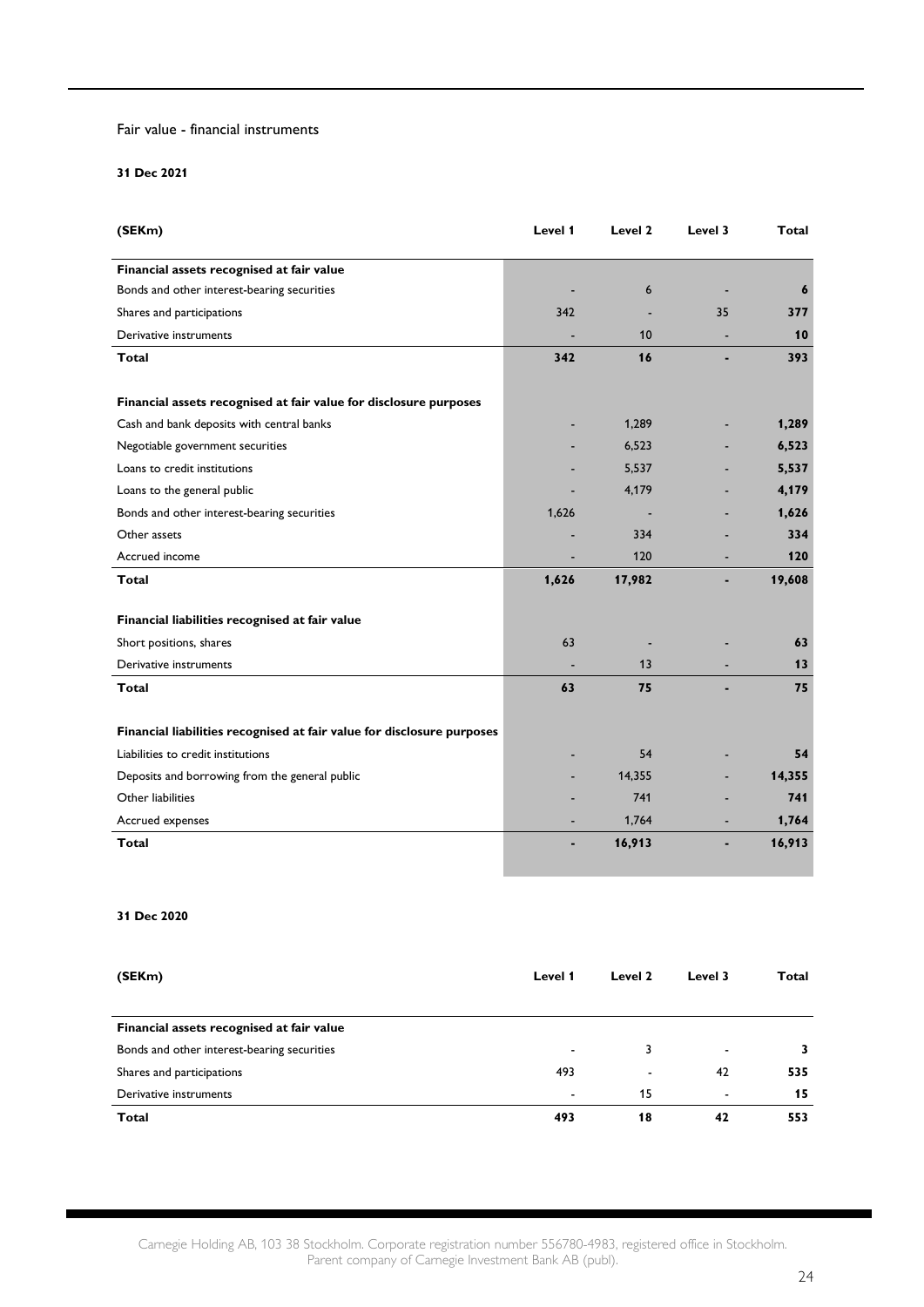| Financial assets recognised at fair value for disclosure purposes      |       |        |                          |        |
|------------------------------------------------------------------------|-------|--------|--------------------------|--------|
| Cash and bank deposits with central banks                              |       | 14     |                          | 14     |
| Negotiable government securities                                       |       | 3,960  |                          | 3,960  |
| Loans to credit institutions                                           |       | 3,710  |                          | 3,710  |
| Loans to the general public                                            |       | 3,148  |                          | 3,148  |
| Bonds and other interest-bearing securities                            | 1,825 |        | $\overline{\phantom{0}}$ | 1,825  |
| Other assets                                                           |       | 389    |                          | 389    |
| Accrued income                                                         |       | 16     | $\blacksquare$           | 16     |
| <b>Total</b>                                                           | 1,825 | 11,236 | -                        | 13,061 |
| Financial liabilities recognised at fair value                         |       |        |                          |        |
| Short positions, shares                                                | 24    |        |                          | 24     |
| Derivative instruments                                                 |       | 33     |                          | 33     |
| <b>Total</b>                                                           | 24    | 33     |                          | 57     |
| Financial liabilities recognised at fair value for disclosure purposes |       |        |                          |        |
| Liabilities to credit institutions                                     |       | 137    | $\overline{\phantom{0}}$ | 137    |
| Deposits and borrowing from the general public                         |       | 9,749  |                          | 9,749  |
| Other liabilities                                                      |       | 625    |                          | 625    |
| Accrued expenses                                                       |       | 1,111  | -                        | 1,111  |
| <b>Total</b>                                                           |       | 11,621 | $\blacksquare$           | 11,621 |

### **Description of measurement levels**

Level 1 mainly contains shares and municipal bonds for which quoted prices were used in the measurement.

Level 1 mainly contains derivative instruments and interest-bearing securities. Derivatives linked to equities and equity indices are measured using generally accepted models and based on observable market data. In other cases, issuer prices or the last price paid are used.

Level 3 contains other financial instruments where internal assumptions have material impact on the calculation of fair value. The Group holds no assets in this category.

#### **Transfers between levels**

There have been no transfers between the levels during the year or during the comparison periods.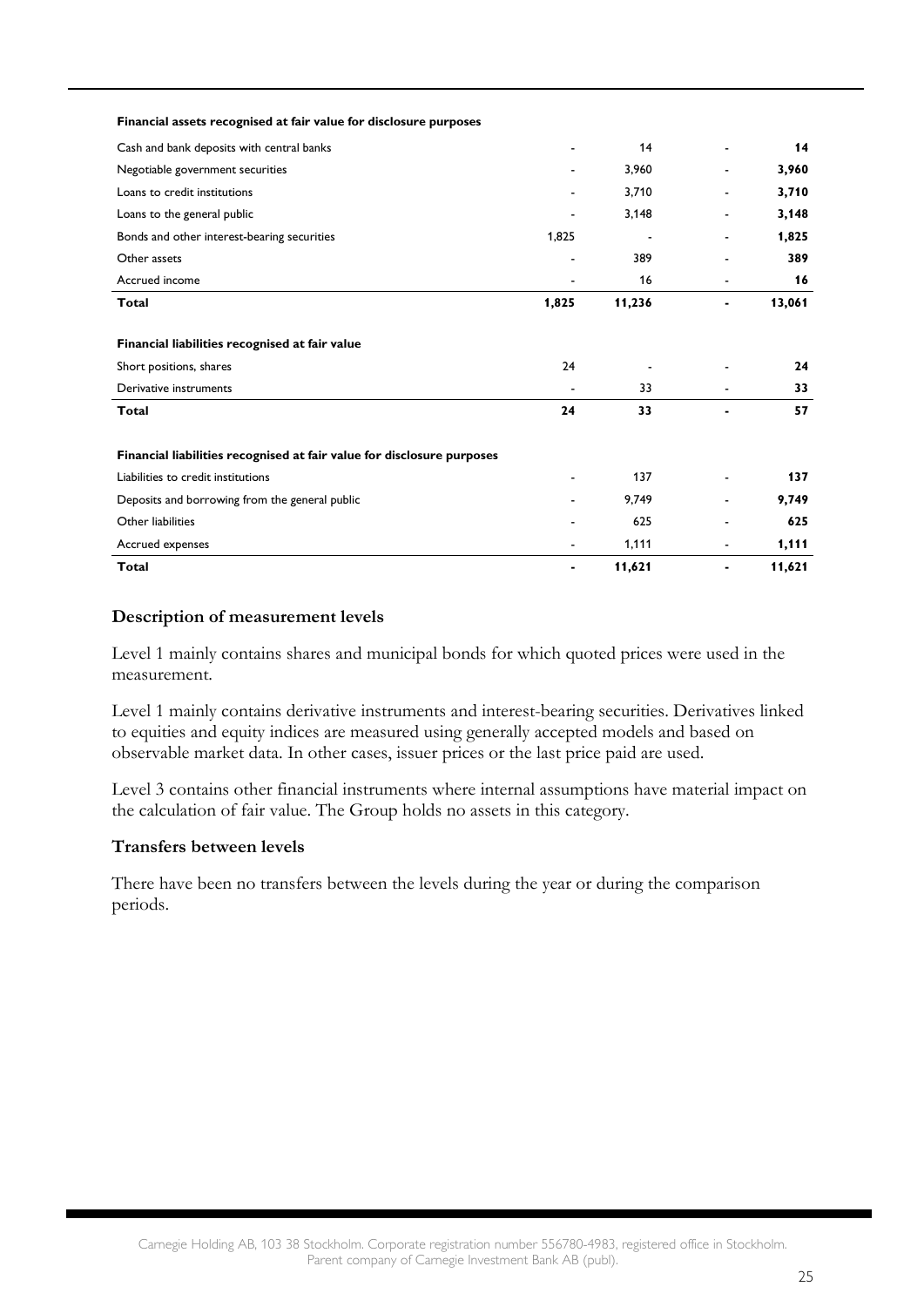### NOTE 2 OFFSETTING OF FINANCIAL ASSETS AND LIABILITIES

The table below presents the financial assets and liabilities that are presented net in the balance sheet. At the closing date, these financial instruments comprised of securities trading receivables and securities trading liabilities.

|                                              |                                                        | 31 Dec 2021 |                                 |  |
|----------------------------------------------|--------------------------------------------------------|-------------|---------------------------------|--|
|                                              | Financial assets and liabilities subject to offsetting |             |                                 |  |
| (SEKm)                                       | <b>Gross amounts</b>                                   | Offset      | Net amounts in<br>balance sheet |  |
| <b>Assets</b>                                |                                                        |             |                                 |  |
| Securities trading receivables <sup>1)</sup> | 3,083                                                  | $-2,983$    | 100                             |  |
| <b>Liabilities</b>                           |                                                        |             |                                 |  |
| Securities trading liabilities <sup>2)</sup> | 3,134                                                  | $-2,983$    | 151                             |  |

|                                              |                                                        | 31 DEC ZUZU |                                 |
|----------------------------------------------|--------------------------------------------------------|-------------|---------------------------------|
| (SEKm)                                       | Financial assets and liabilities subject to offsetting |             |                                 |
|                                              | <b>Gross amounts</b>                                   | Offset      | Net amounts in<br>balance sheet |
| <b>Assets</b>                                |                                                        |             |                                 |
| Securities trading receivables <sup>1)</sup> | 1.686                                                  | $-1.465$    | 222                             |
| <b>Liabilities</b>                           |                                                        |             |                                 |
| Securities trading liabilities <sup>2)</sup> | 1.534                                                  | $-1,465$    | 69                              |
|                                              |                                                        |             |                                 |

**31 Dec 2020**

1) Included in the balance sheet item "Other assets"

2) Included in the balance sheet item "Other liabilities"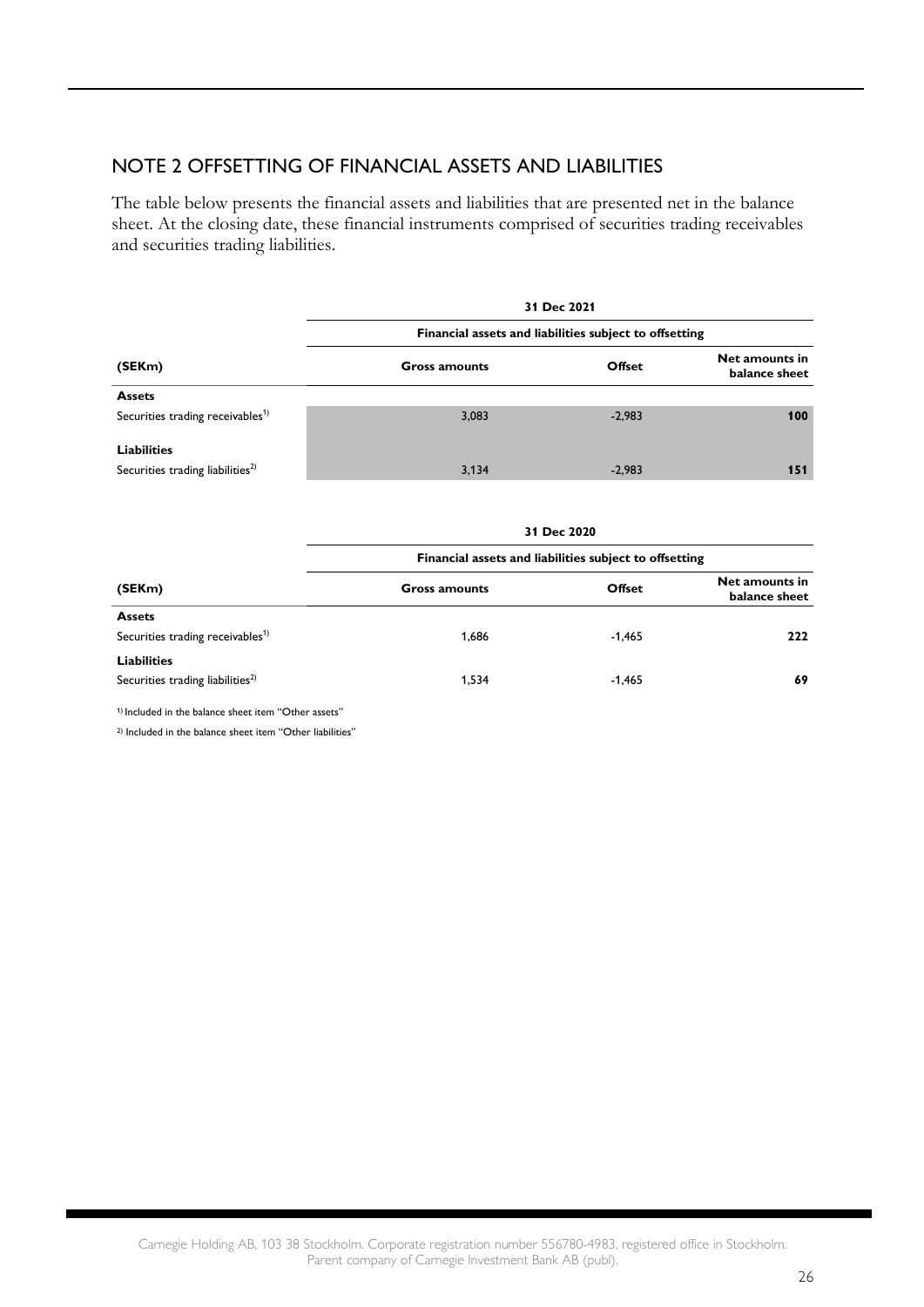## NOTE 3 CAPITAL ADEQUACY

### NOTE 3 CAPITAL ADEQUACY

|                                                   | <b>Carnegie Group</b> |        |  |  |
|---------------------------------------------------|-----------------------|--------|--|--|
|                                                   | 31 Dec                | 31 Dec |  |  |
| (SEKm)                                            | 2021                  | 2020   |  |  |
| Capital base, SEKm                                |                       |        |  |  |
| Equity instruments and associated premium reserve | 922                   | 922    |  |  |
| Retained earnings and reserves                    | 2,524                 | 1,482  |  |  |
| Other comprehensive income                        | $-24$                 | $-72$  |  |  |
| Less dividend                                     | $-1,200$              | $-300$ |  |  |
| Goodwill and intangible assets                    | $\mathbf{0}$          | $-26$  |  |  |
| Deferred tax assets                               | $-2$                  | -8     |  |  |
| Further value adjustments                         | $\mathbf{0}$          | $-1$   |  |  |
| <b>Common equity Tier 1 capital</b>               | 2,220                 | 1,998  |  |  |
| Tier 1 capital                                    | 2,220                 | 1,998  |  |  |
| Capital base for capital adequacy purposes        | 2,220                 | 1,998  |  |  |
| <b>Capital requirements</b>                       |                       |        |  |  |
| Credit risk (standardised method)                 | 241                   | 195    |  |  |
| Trading book risk                                 | 3                     | 7      |  |  |
| Currency risk                                     | 98                    | 41     |  |  |
| Operational risk (base method)                    | 411                   | 361    |  |  |
| Total capital requirement                         | 753                   | 605    |  |  |
| Surplus capital                                   | 1,466                 | 1,393  |  |  |
| <b>Financial position</b>                         |                       |        |  |  |
| Equity, SEKm                                      | 3,422                 | 2,332  |  |  |
| Common equity Tier 1 capital, SEKm                | 2,220                 | 1,998  |  |  |
| Capital base, SEKm                                | 2,220                 | 1,998  |  |  |
| Risk-weighted assets, SEKm                        | 9,416                 | 7,561  |  |  |
| Common equity Tier 1 capital ratio (CET1), %      | 23.6                  | 26.4   |  |  |
| Capital adequacy ratio, %                         | 23.6                  | 26.4   |  |  |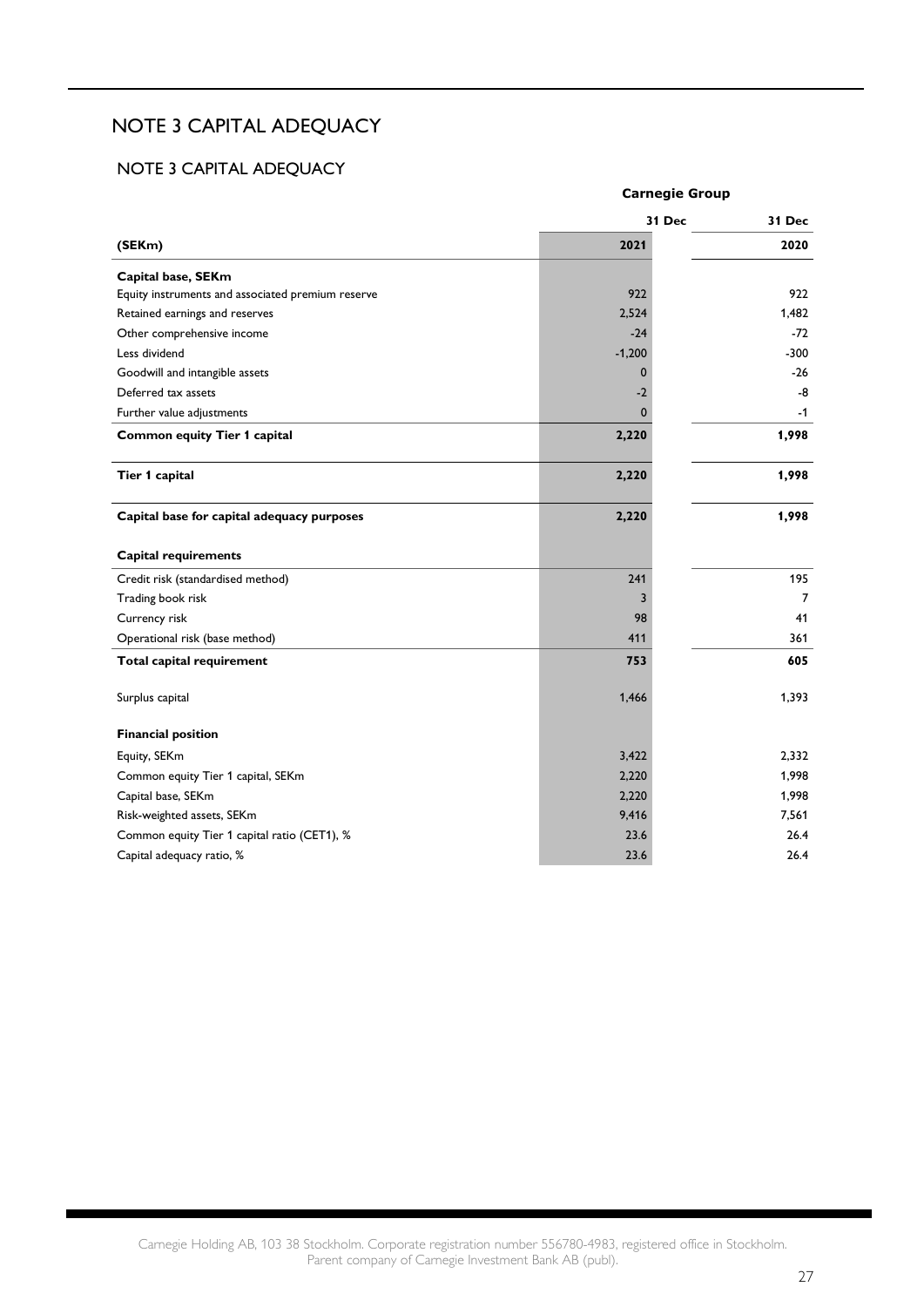## HISTORICAL DATA – GROUP1)

| Statements of comprehensive income, SEKm                  | 2021     | 2020           | 2019     | 2018     | 2017     |
|-----------------------------------------------------------|----------|----------------|----------|----------|----------|
| Continuing operations                                     |          |                |          |          |          |
| Total income                                              | 5,229    | 3,289          | 2,830    | 2,448    | 2,472    |
| Personnel expenses                                        | $-2,768$ | $-1,901$       | $-1,541$ | $-1,480$ | $-1,473$ |
| Other expenses                                            | $-731$   | $-553$         | $-612$   | $-582$   | $-538$   |
| Expenses before credit losses                             | $-3,499$ | $-2,454$       | $-2,153$ | $-2,062$ | $-2,011$ |
|                                                           |          |                |          |          |          |
| Profit before credit losses                               | 1,730    | 834            | 677      | 386      | 461      |
| Credit losses, net                                        | -8       | $\overline{2}$ | $-5$     | 4        | 2        |
| Profit before tax                                         | 1,722    | 836            | 672      | 390      | 463      |
| Tax                                                       | $-368$   | $-197$         | $-78$    | $-90$    | $-124$   |
| Profit for the year from continuing operations            | 1,354    | 639            | 593      | 300      | 339      |
| Discontinued operations <sup>1</sup>                      |          |                |          |          |          |
| Profit for the year from discontinued operations          |          |                |          |          | 7        |
| Profit for the year                                       | 1,354    | 639            | 593      | 300      | 346      |
| Whereof profit from assets held for sale                  |          |                | 171      | 13       |          |
| Profit for the year excluding profit from assets held for | 1,354    | 639            | 422      | 287      | 346      |
| sale                                                      |          |                |          |          |          |
| Financial key data, continuing operations                 |          |                |          |          |          |
| C/I ratio, %                                              | 67       | 75             | 76       | 84       | 81       |
| Income per employee, SEKm                                 | 8.0      | 5.5            | 5.0      | 4.1      | 4.2      |
| Expenses per employee, SEKm                               | 5.4      | 4.1            | 3.8      | 3.4      | 3.4      |
| Profit margin, %                                          | 33       | 25             | 24       | 16       | 19       |
| Assets under management, SEKbn                            | 271      | 166            | 128      | 110      | 110      |
| Return on equity, % <sup>2</sup>                          | 48       | 33             | 23       | 15       | 22       |
| Total assets, SEKm                                        | 20,967   | 14,322         | 11,285   | 12,611   | 12,363   |
| <b>Financial position</b>                                 |          |                |          |          |          |
| Common equity Tier 1 capital ratio (CET1), %              | 23.6     | 26.4           | 25.2     | 24.2     | 23.5     |
| Equity, SEKm                                              | 3,422    | 2,332          | 1,725    | 2,024    | 1,917    |
| <b>Employees, continuing operations</b>                   |          |                |          |          |          |
| Average number of employees                               | 650      | 597            | 569      | 600      | 590      |
| Number of employees at the end of the year                | 675      | 609            | 585      | 606      | 598      |

 $<sup>1</sup>$  The historical overview is based on the statutory statements of comprehensive income. Discontinued operations include operations</sup> within third-party distribution of structured products for 2017.

<sup>2)</sup> Profit for 2019 is adjusted for profit from assets held for sale.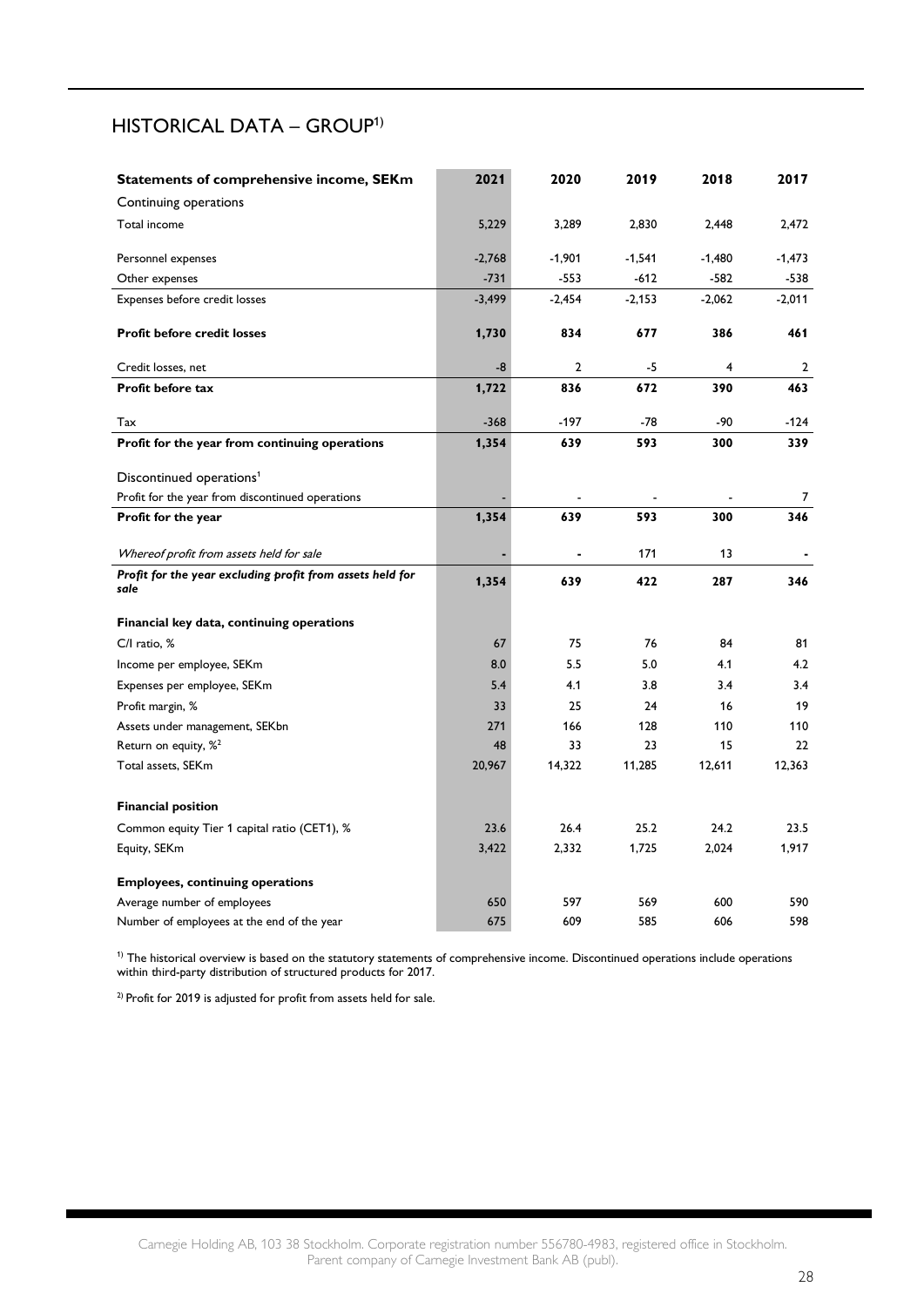## DEFINITIONS – ALTERNATIVE PERFORMANCE MEASURES\*

#### **Average number of employees**

The number of employees at the end of each month divided by number of months.

#### **Capital adequacy\***

Total regulatory capital base as a percentage of risk-weighted assets.

#### **Capital requirements**

A measure of how much capital an institution must have given the risks involved in the business.

#### **Common equity Tier 1 capital ratio**

Total regulatory common equity Tier 1 capital as a percentage of risk-weighted assets.

#### **Cost/income (C/I) ratio\***

Total costs before credit losses as a percentage of total income.

#### **Income per employee**

Total income for the period divided by the average number of employees.

#### **Number of employees at end of period (FTE)**

The number of annual employees (full-time equivalents) at the end of the period.

#### **Operating C/I ratio\***

Operating expenses as a percentage of operative income.

#### **Operating expenses\***

Operating expenses excluding financing costs and credit losses.

#### **Operating income\***

Operating income excluding income not generated by our business areas.

#### **Operating expenses per employee\***

Operating expenses for the period divided by the average number of employees.

#### **Operating income per employee\***

Operating income for the period divided by the average number of employees.

#### **Operating profit or loss\***

Operating profit or loss excluding financing costs and credit losses.

#### **Operating profit margin\***

Operating profit as a percentage of operating income.

#### **Profit margin**

Profit or loss before tax as a percentage of total income.

#### **Return on equity\***

Twelve months' rolling profit or loss divided by average equity, adjusted for the effect of deferred tax on loss carryforwards.

#### **Bridge between alternative performance measures and the financial statements**

A more detailed description of the calculation method is required for some performance measures.

**Return on equity, continuing operations –** To calculate average equity adjusted for the effect of deferred tax on loss carryforwards, we have used equity for the past 13 months and loss carryforwards for the past 13 months, divided thereafter by the number of months,  $\sum$  (equity – loss carryforwards)/13

**Return on equity –** To calculate average equity adjusted for the effect of deferred tax on loss carryforwards; see above.

**Operating income statement –** The differences between the Consolidated statements of comprehensive income on page 14 and the Operating income statement on page 7 are:

- SEK -11 million has been moved from Operating income to the line item Financing expenses, etc.
- SEK 11 million has been moved from Operating income to Operating expenses
- − Net credit losses of SEK -8 million are included in the line item Financing expenses, etc.

The net change is SEK 19 million, which comprises income of SEK -11 million unrelated to the business areas and a cost of SEK -8 million from a loss allowance adjustment under IFRS 9.

\*Alternative Performance Measures, APM, are financial measures of historical or future financial performance, financial position, or cash flows that are not defined in the applicable reporting framework (IFRS) or in the EU Capital Requirements Directive (CRD)/Capital Requirements Regulation (CRR). Carnegie uses APM when it is relevant to track and describe Carnegie's financial performance and position and to provide further relevant information and tools to enable analysis of the same. APMs that describe Operating C/I ratio, Operating income and expenses per employee, Operating profit margin, like the profit margin and return on equity measures, provide information about Carnegie's earnings capacity and efficiency from various angles. All of these measures may differ from similar key data presented by other entities. How the performance measures are calculated is noted above.